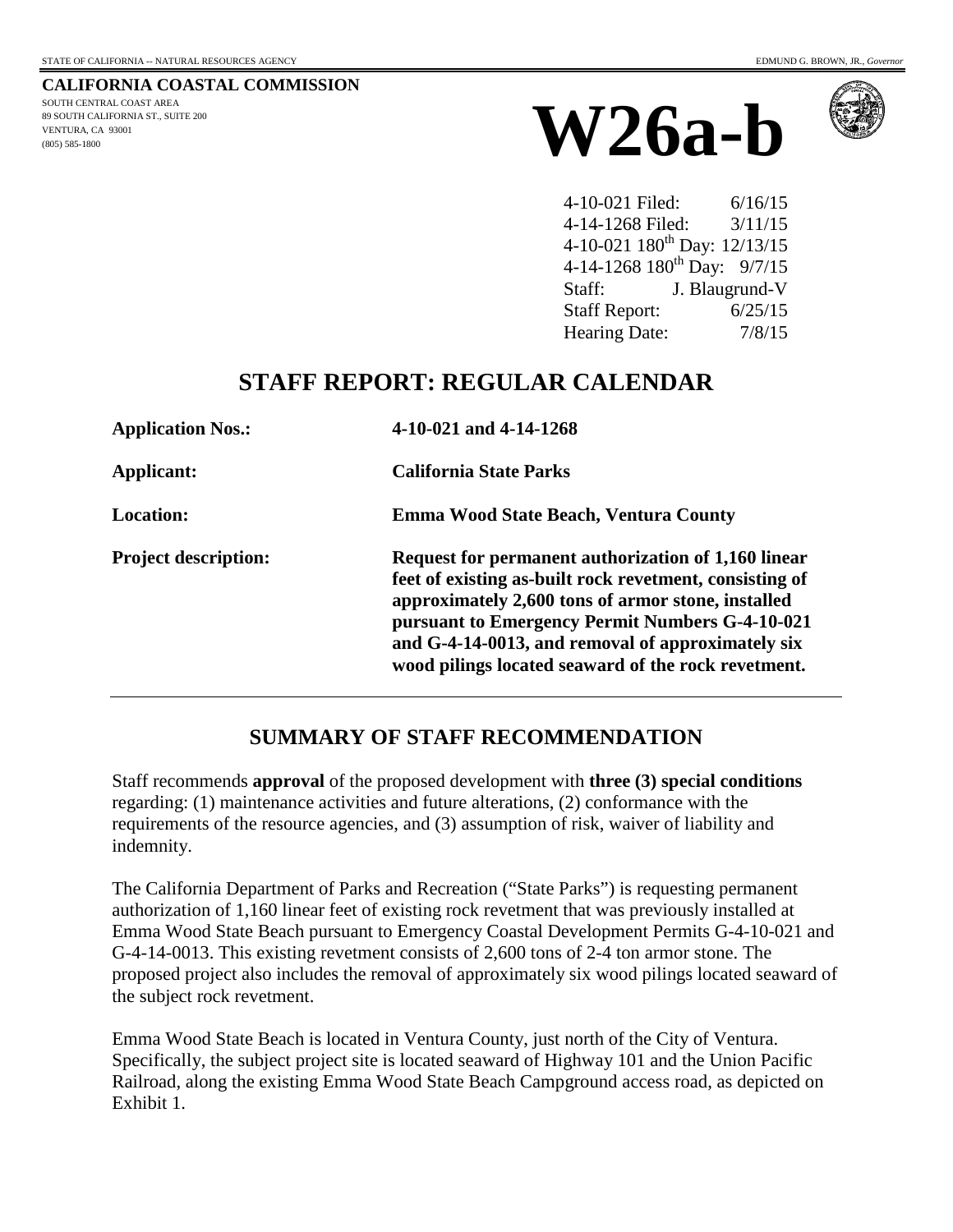Coastal Act Section 30235 provides that shoreline protection devices shall be permitted when all of the following four criteria are met: (1) there is an existing structure, public beach area, or coastal dependent use; (2) the existing structure, public beach area, or coastal dependent use is in danger from erosion; (3) shoreline-altering construction is required to protect the existing threatened structure or public beach area, or to serve the coastal dependent use; and (4) the required protection is designed to eliminate or mitigate its adverse impacts on shoreline sand supply. The first three questions relate to whether the proposed shoreline protection device is necessary, while the fourth question applies to avoiding or mitigating any unavoidable impacts from it. In addition, even where all four criteria are satisfied, and thus, shoreline protection devices must be permitted, the other policies in Chapter 3 of the Coastal Act must still be applied, so the devices must be located, designed, and maintained in a manner that is consistent with those other policies to the extent possible.

The subject area of the Emma Wood State Park contains an access road and entry kiosk, which provides access to 67 self-contained RV campsites located further downcoast. The road existed prior to the effective date of the Coastal Act. The roadway area is narrow, very close to the ocean and has been exposed to coastal erosion. In 2010, and again in 2014, the road was subject to large waves which eroded the slope and removed support for the roadway which undermined and damaged the road surface. This resulted in narrowing the road width creating entry and passage conditions that were not safe for the public, particularly for large RV units. Given the road location and its exposure to coastal erosion, State Parks determined that shoreline protection is required in order to allow rebuilding and to protect the roadway. The proposed revetment is the only feasible alternative available in this location that can provide such protection. A portion of the proposed revetment installed pursuant to the subject emergency permits is located in areas where a revetment had previously existed; however, other portions of the proposed revetment are located in areas that were not previously protected by an existing rock revetment. The Commission finds that in both areas, the first three criteria are met in that there is existing development that is in danger from erosion and a shoreline protective device is necessary in order to protect this existing development.

The fourth criterion required by Section 30235 of the Coastal Act is that when new shoreline protective devices are allowed, such devices shall be designed to eliminate or mitigate adverse impacts on local shoreline sand supply. Thus, when read in tandem with other applicable Coastal Act policies protecting coastal resources as cited in these findings, this 30235 evaluation is often conceptualized as a search for the least environmentally damaging feasible alternative that can serve to achieve the stated project goal of protecting the threatened structure, coastal-dependent use, or public beach.

In this case, all portions of the proposed rock revetment will be located immediately seaward of the existing access road on site. Commission staff worked with the applicant to evaluate all feasible alternatives, including relocating the proposed revetment further landward. The existing access road is located immediately adjacent to the Union Pacific Railroad and ocean; therefore, it is not possible to relocate either the existing road or the revetment further landward. Additionally, the beach at the subject site is, and historically has been, predominately comprised of cobble and rock. Thus, in this case, the Commission finds that further landward relocation of the proposed revetment would result in the loss of public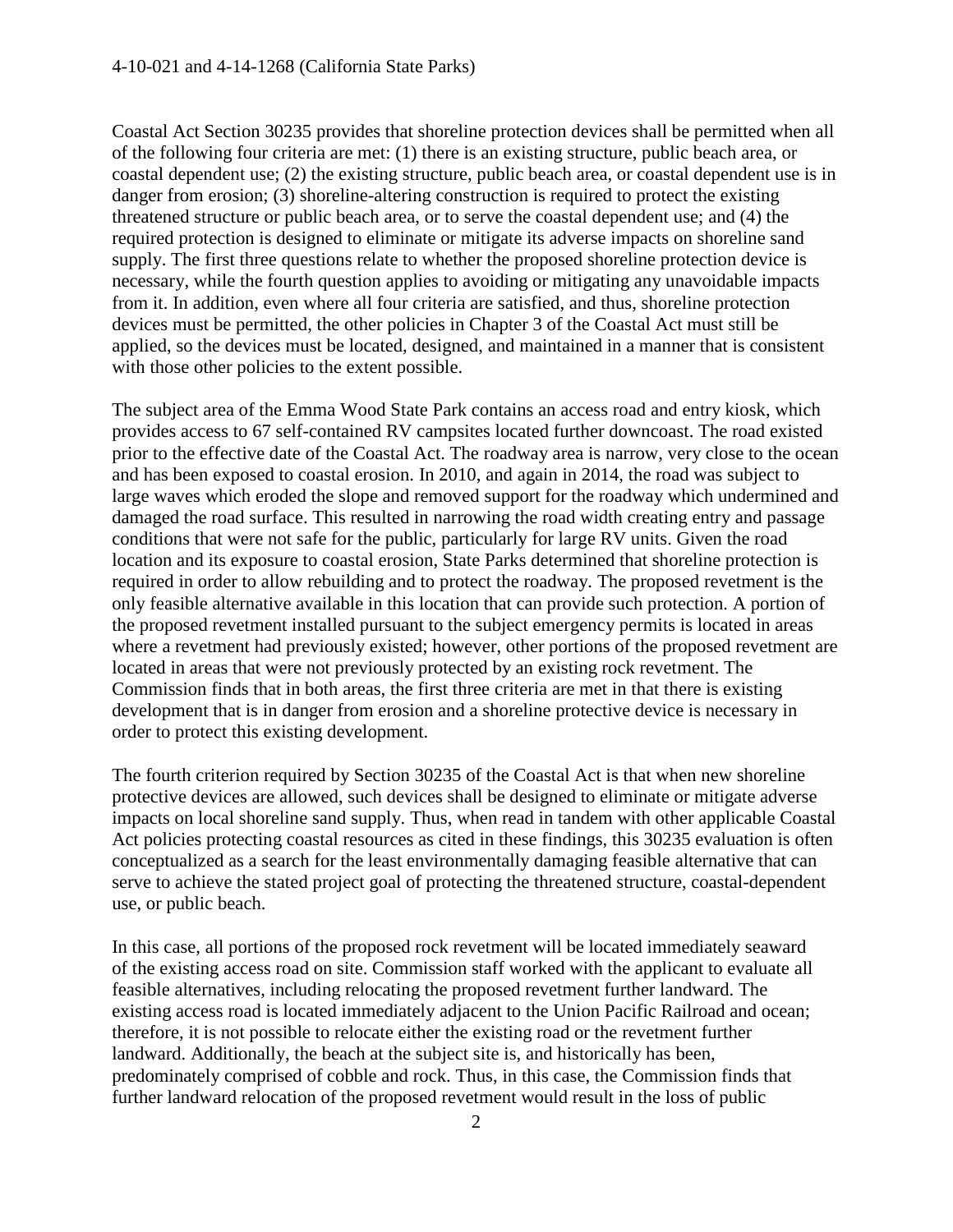access opportunities and visitor serving recreational facilities and would not significantly reduce impacts to shoreline processes or sand supply. In order to ensure that the revetment will remain in the most landward location feasible, Special Condition One (1) requires the applicant to ensure that any rocks or other material that becomes dislodged from the revetment are removed from the marine environment. Additionally, Special Condition One (1) requires that no future repair or maintenance, enhancement, reinforcement, or any other activity affecting the approved shoreline protective structure shall be undertaken if such activity extends the seaward footprint of the subject shoreline protective device. Therefore, the revetment, as so conditioned, is the least damaging feasible alternative and that it has been designed to avoid or mitigate any impacts on shoreline sand supply.

The placement of a new, or repair of an existing shoreline protective device, as proposed by this project, serves to extend the period of time that the shoreline protective device will result in adverse impacts to shoreline sand supply and public access. In past permit actions the Commission has required that public access to and along shoreline be provided in conjunction with beachfront development projects, such as the proposed project. In this case, the subject rock revetment is protecting an existing access road, which is the only way to access a lower-cost public recreational facility (Emma Wood State Beach Campground). Furthermore, along the length of this access road, there are a number of informal accessways that extend from the subject access road to the beach. Thus, in this unique case, the formalization of these existing accessways, or the creation of new accessways would not greatly enhance recreational opportunities or public access at the project site.

The proposed rock revetment is located along the shoreline in Ventura County that has historically been subject to substantial damage as the result of storm and flood occurrences. Thus, in this case, the Commission finds that due to the possibility of tsunami, storm waves, surges, and erosion, Special Condition Three (3), requires that the applicant to assume these risks as a condition of approval.

Although the Commission has previously certified a Local Coastal Program for the County of Ventura, the project is proposed within an area where the Commission has retained jurisdiction over the issuance of coastal development permits. Thus, the standard of review for this project is the Chapter 3 policies of the Coastal Act.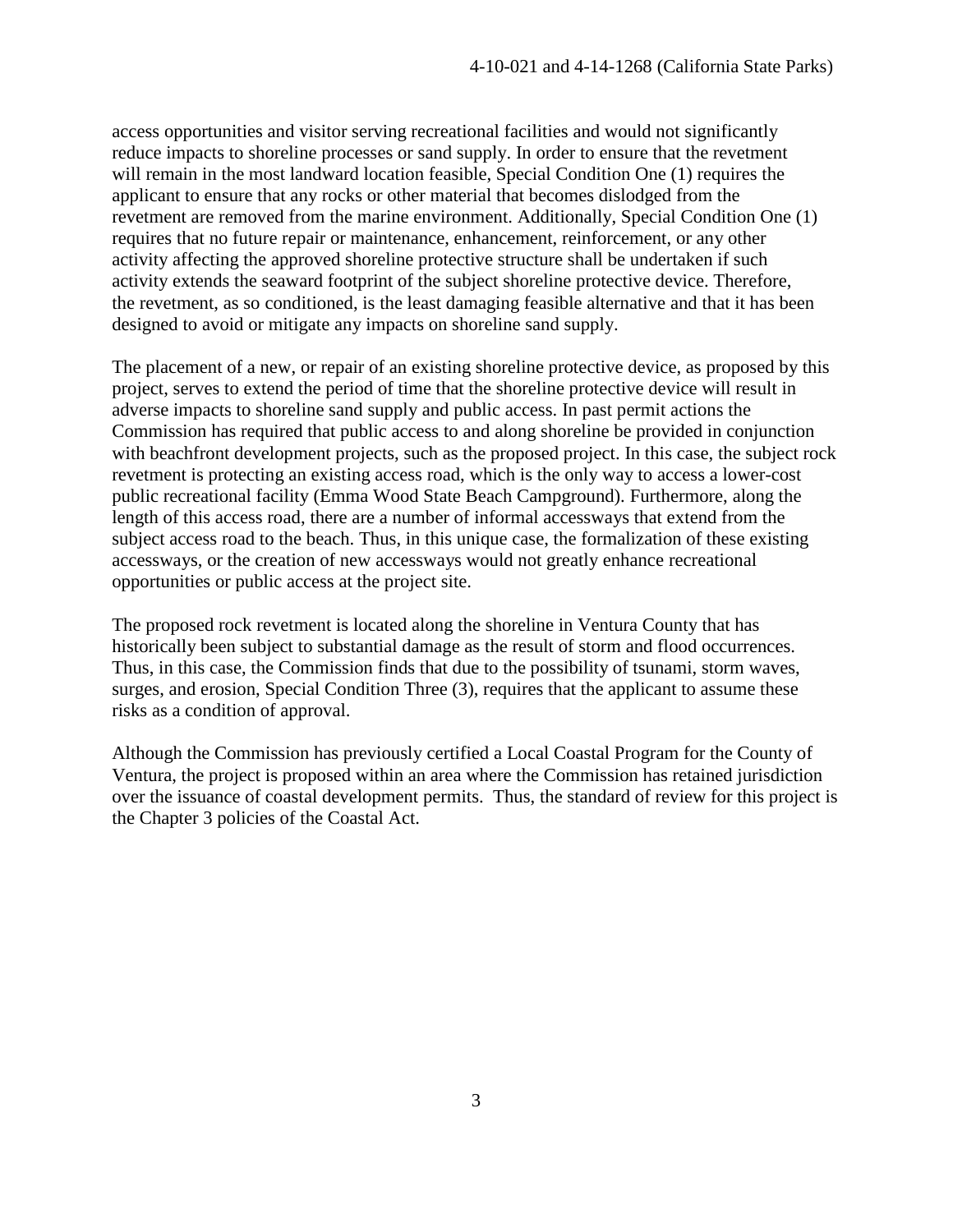# **TABLE OF CONTENTS**

| L.             |    |  |
|----------------|----|--|
| $\mathbf{A}$ . |    |  |
| <b>B.</b>      |    |  |
|                |    |  |
|                |    |  |
|                |    |  |
|                | 2. |  |
|                | 3. |  |
|                |    |  |
| A.             |    |  |
| B.             |    |  |
| С.             |    |  |
| D.             |    |  |
| Е.             |    |  |
| F.             |    |  |

### **APPENDICES**

Appendix 1 - Substantive File Documents

### **EXHIBITS**

- Exhibit 1 Vicinity Map
- Exhibit 2 Aerial Photograph of 4-10-021 Project Area
- Exhibit 3 Aerial Photograph of 4-14-1268 Project Area
- Exhibit 4 4-10-021 Project Plans
- Exhibit 5 4-14-1268 Project Plans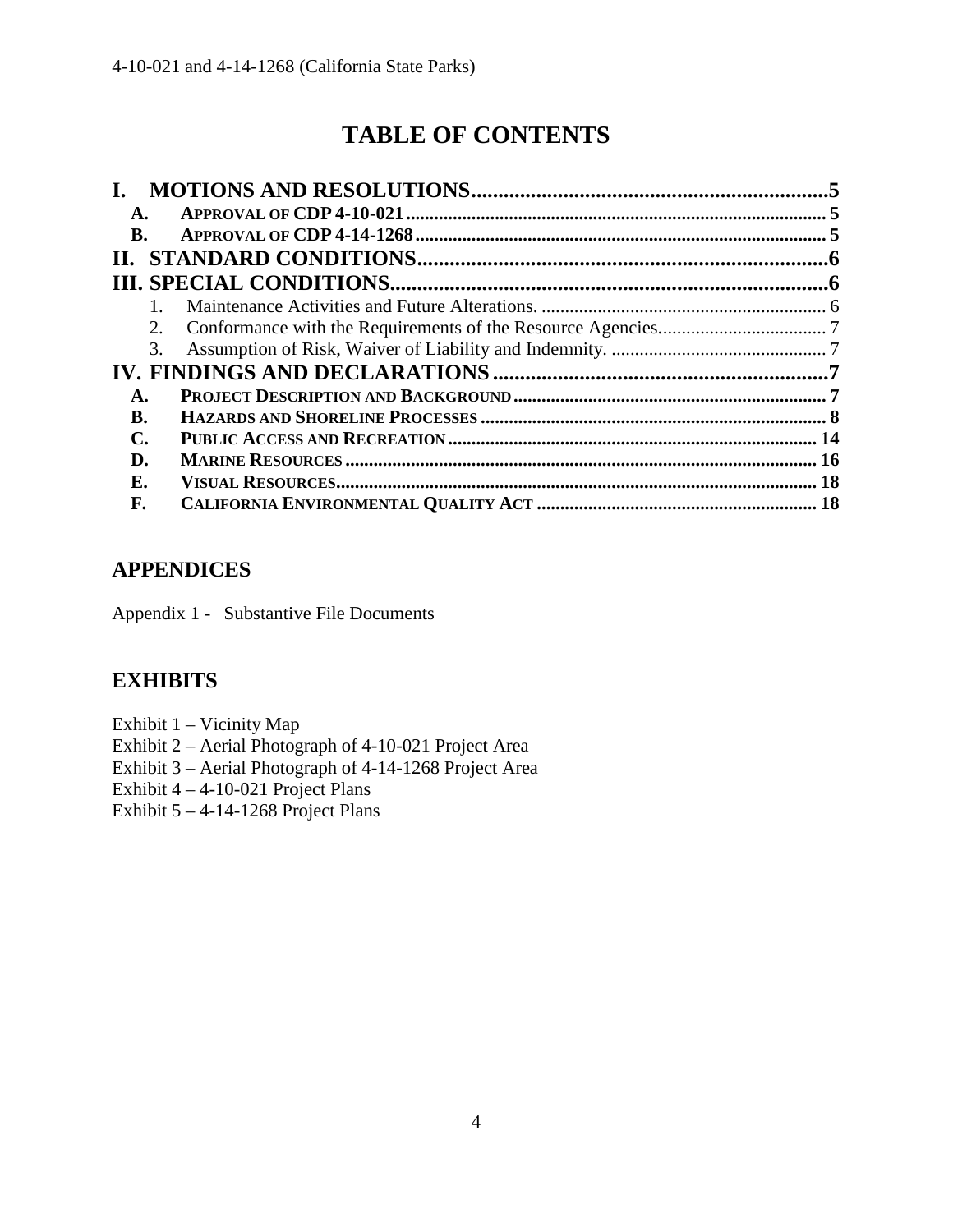### <span id="page-4-0"></span>**I. MOTIONS AND RESOLUTIONS**

### <span id="page-4-1"></span>**A. APPROVAL OF CDP 4-10-021**

#### **Motion:**

*I move that the Commission approve Coastal Development Permit Application No. 4-10-021 pursuant to the staff recommendation.* 

Staff recommends a **YES** vote on the foregoing motion. Passage of this motion will result in approval of the permit as conditioned and adoption of the following resolution and findings. The motion passes only by affirmative vote of a majority of the Commissioners present.

### **Resolution:**

*The Commission hereby approves a coastal development permit for the proposed development and adopts the findings set forth below on grounds that the development as conditioned will be in conformity with the policies of Chapter Three of the Coastal Act. Approval of the permit complies with the California Environmental Quality Act because either (1) feasible mitigation measures and/or alternatives have been incorporated to substantially lessen any significant adverse effects of the development on the environment, or (2) there are no further feasible mitigation measures or alternatives that would substantially lessen any significant adverse impacts of the development on the environment.* 

### <span id="page-4-2"></span>**B. APPROVAL OF CDP 4-14-1268**

#### **Motion:**

*I move that the Commission approve Coastal Development Permit Application No. 4-14-1268 pursuant to the staff recommendation.* 

Staff recommends a **YES** vote on the foregoing motion. Passage of this motion will result in approval of the permit as conditioned and adoption of the following resolution and findings. The motion passes only by affirmative vote of a majority of the Commissioners present.

#### **Resolution:**

*The Commission hereby approves a coastal development permit for the proposed development and adopts the findings set forth below on grounds that the development as conditioned will be in conformity with the policies of Chapter Three of the Coastal Act. Approval of the permit complies with the California Environmental Quality Act because either (1) feasible mitigation measures and/or alternatives have been incorporated to substantially lessen any significant adverse effects of the development on the environment, or (2) there are no further*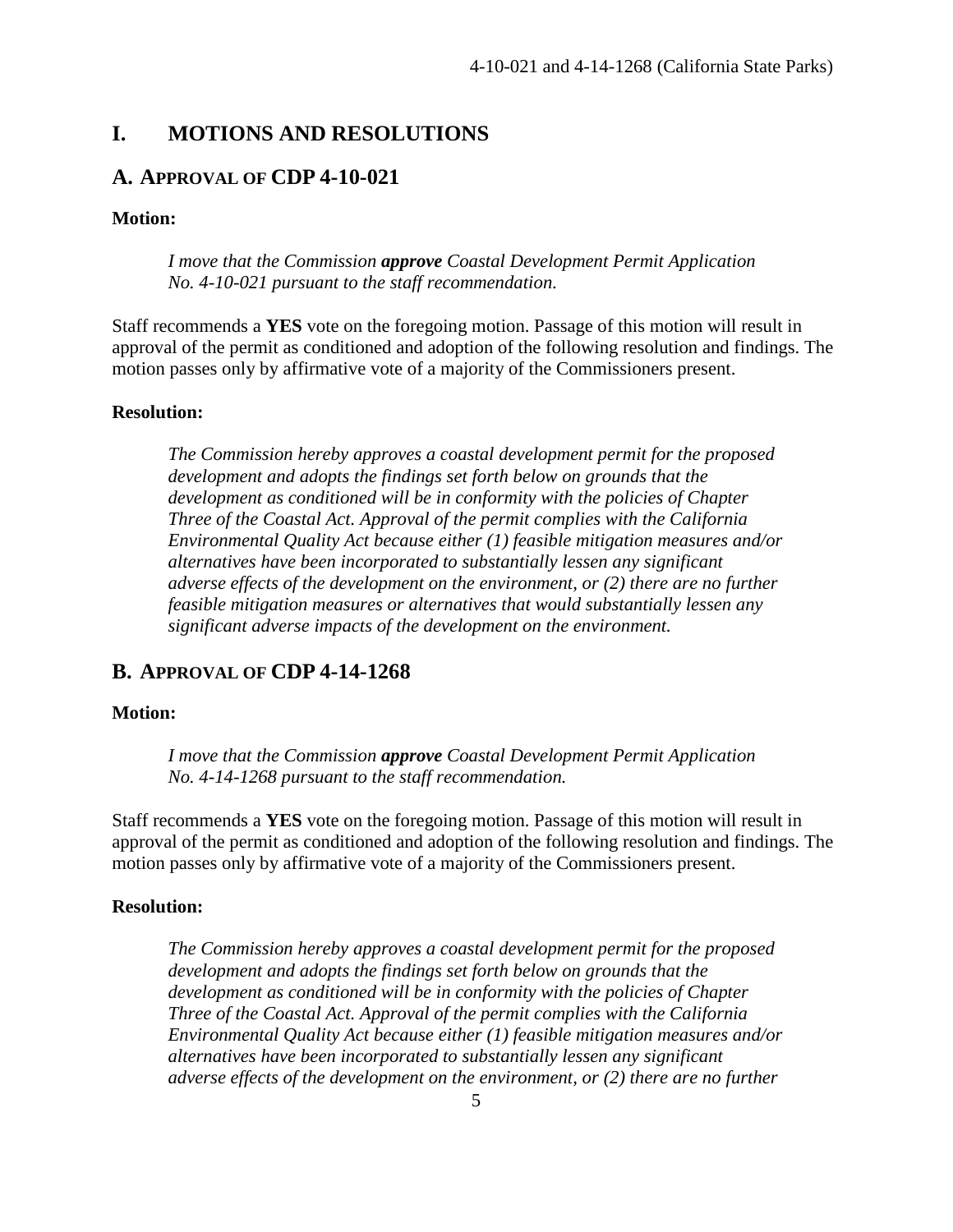*feasible mitigation measures or alternatives that would substantially lessen any significant adverse impacts of the development on the environment.*

### <span id="page-5-0"></span>**II. STANDARD CONDITIONS**

This permit is granted subject to the following standard conditions:

- 1. **Notice of Receipt and Acknowledgment**. The permit is not valid and development shall not commence until a copy of the permit, signed by the permittee or authorized agent, acknowledging receipt of the permit and acceptance of the terms and conditions, is returned to the Commission office.
- 2. **Expiration.** If development has not commenced, the permit will expire two years from the date on which the Commission voted on the application. Development shall be pursued in a diligent manner and completed in a reasonable period of time. Application for extension of the permit must be made prior to the expiration date.
- 3. **Interpretation.** Any questions of intent of interpretation of any condition will be resolved by the Executive Director or the Commission.
- 4. **Assignment.** The permit may be assigned to any qualified person, provided assignee files with the Commission an affidavit accepting all terms and conditions of the permit.
- 5. **Terms and Conditions Run with the Land.** These terms and conditions shall be perpetual, and it is the intention of the Commission and the permittee to bind all future owners and possessors of the subject property to the terms and conditions.

### <span id="page-5-1"></span>**III. SPECIAL CONDITIONS**

*Special Conditions One (1) through Three (3) shall apply to CDPs 4-10-021 and 4-14-1268.*

### <span id="page-5-2"></span>**1. Maintenance Activities and Future Alterations.**

By acceptance of this permit, the applicant acknowledges and agrees to the following:

- A. The permittee shall be responsible for removing or redepositing any debris, rock or material that becomes dislodged after completion of the approved shoreline protection as soon as possible after such displacement occurs. Any future repair and maintenance activities affecting the rock revetment shall require an amendment to this coastal development permit or a new coastal development permit.
- B. No future repair or maintenance, enhancement, reinforcement, or any other activity affecting the shoreline protective structure approved pursuant to Coastal Development Permit No. 4-10-021 and 4-14-1268, as shown on Exhibits 4 and 5, shall be undertaken if such activity extends the seaward footprint of the subject shoreline protective device.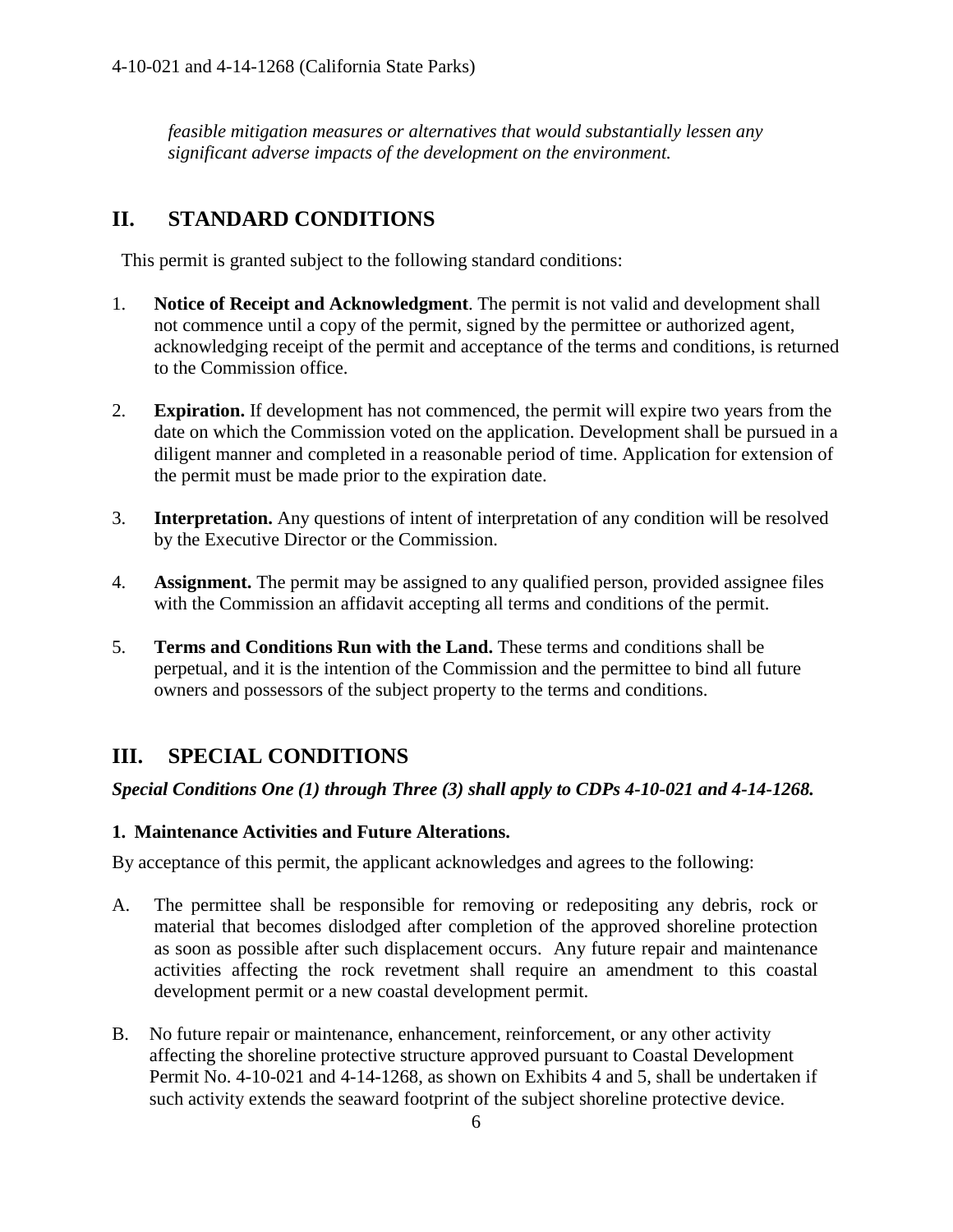### <span id="page-6-0"></span>**2. Conformance with the Requirements of the Resource Agencies.**

The applicant shall comply with all permit requirements, and mitigation measures of the California Department of Fish and Game, State Water Quality Control Board, Regional Water Quality Control Board, U.S. Army Corps of Engineers, and the U.S. Fish and Wildlife Service with respect to preservation and protection of water quality and the marine environment. Any change in the approved project which may be required by the above-stated agencies shall be submitted to the Executive Director in order to determine if the proposed change shall require a permit amendment pursuant to the requirements of the Coastal Act and the California Code of Regulations.

### <span id="page-6-1"></span>**3. Assumption of Risk, Waiver of Liability and Indemnity.**

By acceptance of this permit, the applicant acknowledges and agrees (i) that the site may be subject to hazards from flooding, erosion, tsunami, and sea-level rise; (ii) to assume the risks to the applicant and the property that is the subject of this permit of injury and damage from such hazards in connection with this permitted development; (iii) to unconditionally waive any claim of damage or liability against the Commission, its officers, agents, and employees for injury or damage from such hazards; and (iv) to indemnify and hold harmless the Commission, its officers, agents, and employees with respect to the Commission's approval of the project against any and all liability, claims, demands, damages, costs (including costs and fees incurred in defense of such claims), expenses, and amounts paid in settlement arising from any injury or damage due to such hazards.

PRIOR TO ISSUANCE OF THE COASTAL DEVELOPMENT PERMIT, the applicant shall submit a written agreement, in a form and content acceptable to the Executive Director, incorporating all of the above terms of this condition.

### <span id="page-6-2"></span>**IV. FINDINGS AND DECLARATIONS**

### <span id="page-6-3"></span>**A. PROJECT DESCRIPTION AND BACKGROUND**

California State Parks ("State Parks") is requesting permanent authorization of 1,160 linear feet of existing as-built rock revetment placed immediately seaward of the Emma Wood State Beach Campground access road pursuant to two separate Emergency Coastal Development Permits (G-4-10-021 and G-4-14-0013). The subject revetment consists of 2,600 tons of 2-4 ton armor stone. Additionally, State Parks is also requesting authorization for the removal of approximately six wood pilings located seaward of the rock revetment.

As depicted on Exhibit 2, the rock revetment placed pursuant to Emergency Coastal Development Permit G-4-10-021 is near the park entrance kiosk. This portion of the proposed revetment is approximately 930 linear feet in length, and consists of 900 tons of 2-4 ton armor stone, that was added to a previously existing rock revetment.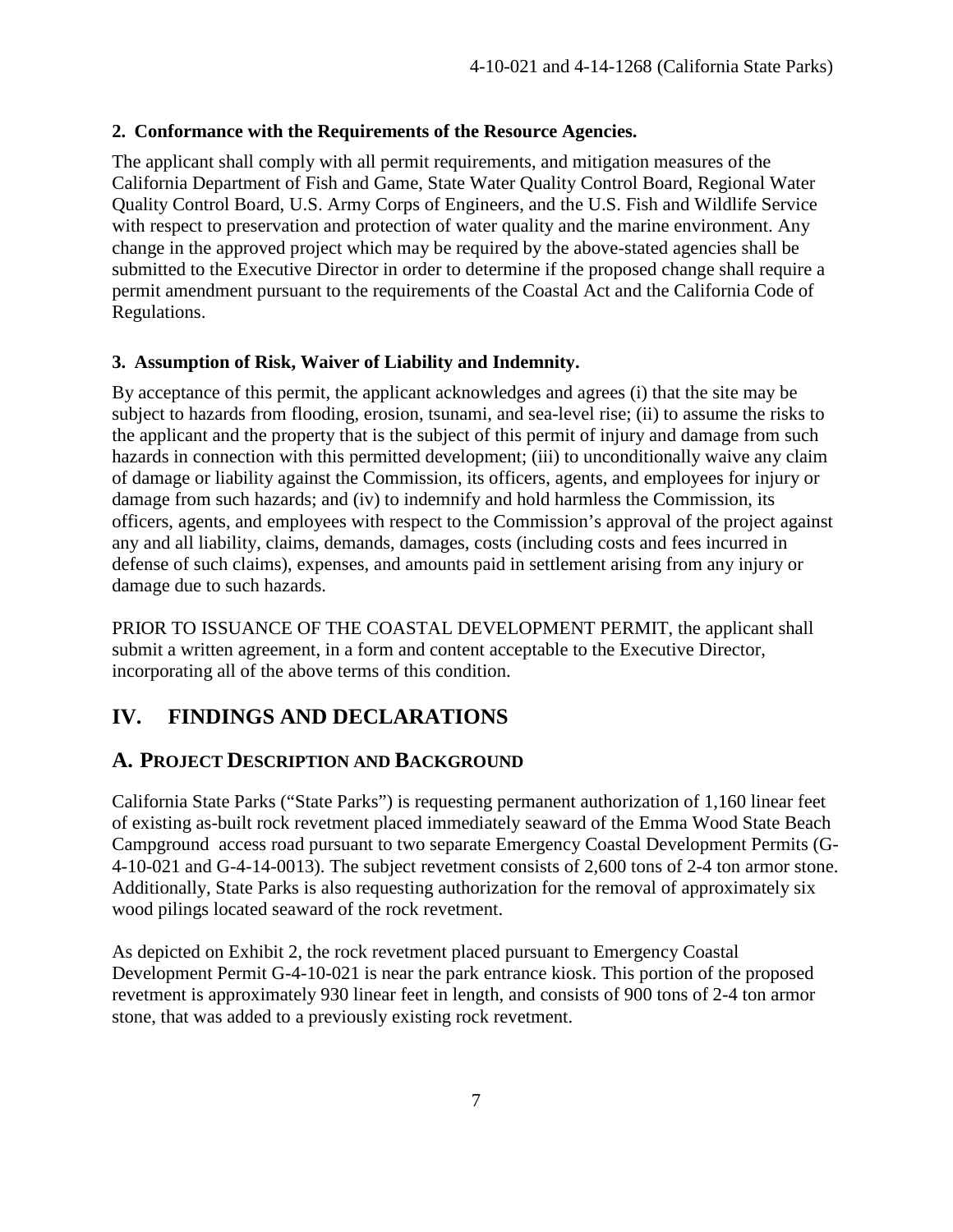The rock revetment placed pursuant to Emergency Coastal Development Permit G-4-14-0013 is located east of the revetment placed pursuant to Emergency Coastal Development Permit G-4- 10-021, and is located on a portion of beach where a rock revetment did not previously exist. This portion of the proposed rock revetment is approximately 230 linear feet in length, and consists of 1,700 tons of 2-4 ton armor stone.

Specifically, G-4-10-021 was authorized by the Commission on March 17, 2010, and G-4-14- 0013 was issued on April, 28, 2014. As described in further detail below in Section IV, Part B, issuance of the subject Emergency Coastal Development Permits, and permanent authorization of the existing revetment is necessary to protect existing upland public access and recreational facilities located at Emma Wood State Beach from being undermined by wave action and erosion.

Emma Wood State Beach is located in Ventura County, just north of the City of Ventura. Specifically, the subject project site is located seaward of Highway 101 and the Union Pacific Railroad, along the existing Emma Wood State Beach Campground access road, which provides access to 67 self-contained RV campsites.

Although the Commission has previously certified a Local Coastal Program for the County of Ventura, the project is proposed within an area where the Commission has retained jurisdiction over the issuance of coastal development permits. Thus, the standard of review for this project is the Chapter 3 policies of the Coastal Act.

### <span id="page-7-0"></span>**B. HAZARDS AND SHORELINE PROCESSES**

Section **30235** of the Coastal Act states:

*Revetments, breakwaters, groins, harbor channels, seawalls, cliff retaining walls, and other such construction that alters natural shoreline processes shall be permitted when required to serve coastal-dependent uses or to protect existing structures or public beaches in danger from erosion, and when designed to eliminate or mitigate adverse impacts on local shoreline sand supply. Existing marine structures causing water stagnation contributing to pollution problems and fishkills should be phased out or upgraded where feasible.*

Section **30253** of the Coastal Act states in part that new development shall:

 *(1) Minimize risks to life and property in areas of high geologic, flood, and fire hazard.* 

*(2) Assure stability and structural integrity, and neither create nor contribute significantly to erosion, geologic instability, or destruction of the site or surrounding area or in any way require the construction of protective devices that would substantially alter natural landforms along bluffs and cliffs.* 

Coastal Act Section 30235 specifically provides that shoreline protective devices must be permitted if the following criteria are met: (1) the device is required to serve coastal-dependent uses or to protect existing structures or public beaches provided that these areas/structures are in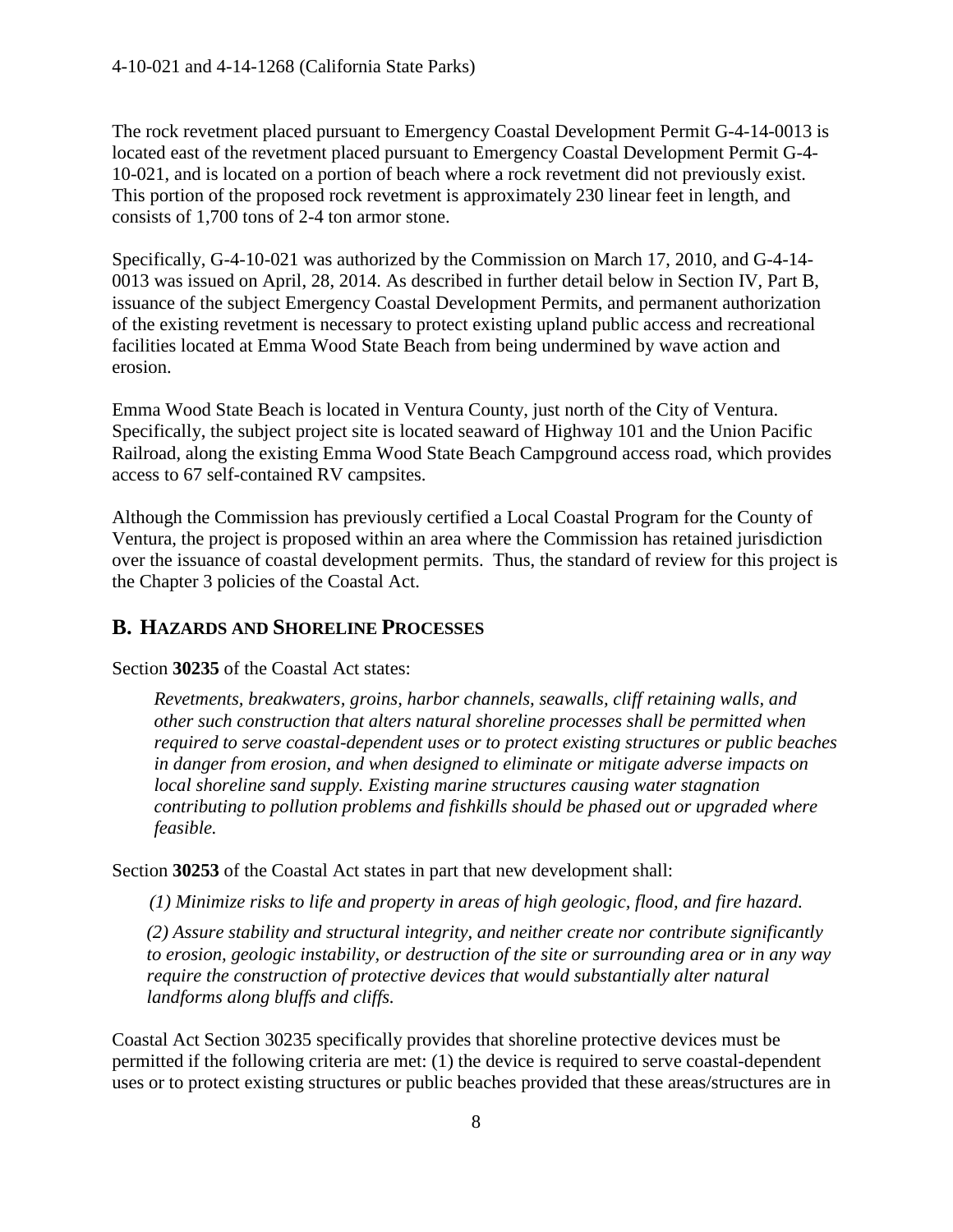danger from erosion and (2) the device is designed to eliminate or mitigate adverse impacts on local shoreline sand supply. Additionally, Section 30253 of the Coastal Act mandates that new development shall minimize risks to life and property in areas of high geologic and flood hazard.

The Ventura County coastal area, where the subject site is located, has historically been subject to flooding and damage resulting from wave action during storm conditions. In this case, State Parks previously indicated in the subject Emergency Coastal Development Permit applications that the previously existing rock revetment on site had reached the end of its expected life and was no longer adequate to ensure the protection of the campground access road from wave action. State Parks also previously indicated that portions of the subject access road that had no shoreline protective device were not adequately protected from wave and tidal action. As such, the applicant's engineers have found that additional rock revetment is necessary to protect the existing road and access to the Emma Wood State Beach Campground.

#### **1. Impacts from Shoreline Armoring**

Shoreline protective devices, by their very nature, tend to conflict with various Chapter 3 policies because shoreline structures can have a variety of adverse impacts on coastal resources, including adverse effects on sand supply, public access, coastal views, natural landforms, and overall shoreline beach dynamics on and off site, ultimately resulting in the loss of beach.

Shoreline protection devices also directly interfere with public access to tidelands by impeding the ambulatory nature of the mean high tide line (the boundary between public and private lands) during high tide and severe storm events, and potentially throughout the entire winter season. The impact of a shoreline protective device on public access is most evident on a beach where wave run-up and the mean high tide line are frequently observed in an extreme landward position during storm events and the winter season. As the shoreline retreats landward due to the natural process of erosion, the boundary between public and private land also retreats landward. Construction of rock revetments and seawalls to protect private property fixes a boundary on the beach and prevents any current or future migration of the shoreline and mean high tide line landward, thus eliminating the distance between the high water mark and low water mark. As the distance between the high water mark and low water mark becomes obsolete the seawall effectively eliminates lateral access opportunities along the beach as the entire area below the fixed high tideline is inundated. The ultimate result of a fixed tideline boundary (which would otherwise normally migrate and retreat landward, while maintaining a passable distance between the high water mark and low water mark overtime) is a reduction or elimination of the area of sandy beach available for public access and recreation.

Interference by shoreline protective devices can result in a number of adverse effects on the dynamic shoreline system and the public's beach ownership interests. First, changes in the shoreline profile, particularly changes in the slope of the profile which results from a reduced beach berm width, alter the usable area under public ownership. A beach that rests either temporarily or permanently at a steeper angle than under natural conditions will have less horizontal distance between the mean low water and mean high water lines. This reduces the actual area in which the public can pass on their own property. The second effect on access is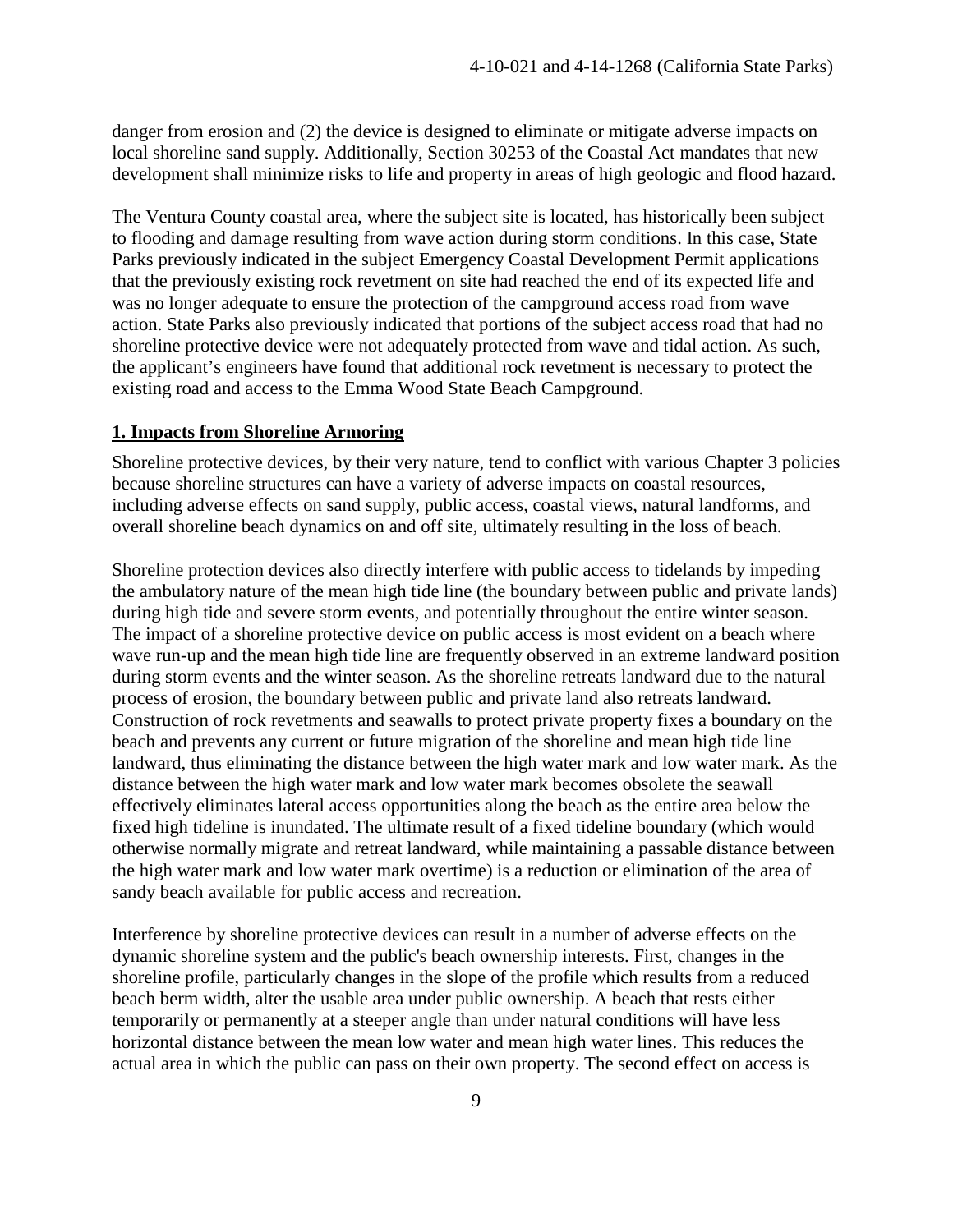through a progressive loss of sand as shore material is not available to nourish the nearshore sand bar. The lack of an effective bar can allow such high wave energy on the shoreline that materials may be lost far offshore where it is no longer available to nourish the beach. This affects public access again through a loss of area between the mean high water line and the actual water. Third, shoreline protective devices such as revetments and bulkheads cumulatively affect shoreline sand supply and public access by causing accelerated and increased erosion on adjacent public beaches. This effect may not become clear until such devices are constructed individually along a shoreline and they reach a public beach. In addition, if a seasonal eroded beach condition occurs with greater frequency due to the placement of a shoreline protective device on the subject site, then the subject beach would also accrete at a slower rate. Fourth, if not sited landward in a location that ensures that the seawall is only acted upon during severe storm events, beach scour during the winter season will be accelerated because there is less beach area to dissipate the wave's energy.

As a result of the potential impacts arising from shoreline protective device projects, it is critical to have an alternatives analysis based upon the technical and resource data specific to the site. The Coastal Act requires such projects to be sited and designed to protect views to and along the ocean and scenic coastal areas; to eliminate or mitigate adverse impacts on local shoreline sand supply; to avoid impediments to public access; to be compatible with the continuance of sensitive habitat and recreation areas; and to prevent impacts which would degrade sensitive habitats, parks, and recreation areas. Even where such devices must be approved, they must still satisfy these requirements to the maximum extent possible.

#### **2. Sea Level Rise**

 $\overline{a}$ 

In addition, sea level has been rising slightly for many years. As an example, in the Santa Monica Bay area, the historic rate of sea level rise, based on tide gauge records, has been 1.8 mm/yr. or about 7 inches per century<sup>[1](#page-9-0)</sup>. Recent satellite measurements have detected global sea level rise from 1993 to present of 3 mm/yr or a significant increase above the historic trend observed from tide gauges. Recent observations of sea level along parts of the California coast have shown some anomalous trends, however; there is a growing body of evidence that there has been a slight increase in global temperature and that an accelerated rate of sea level rise can be expected to accompany this increase in temperature. Sea level rise is expected to increase significantly throughout the  $21<sup>st</sup>$  century and some coastal experts have indicated that sea level rise of 3 to 5 ft. or more could occur by the year  $2100^2$  $2100^2$ . Mean water level affects shoreline

<span id="page-9-0"></span><sup>&</sup>lt;sup>1</sup> Lyles, S.D., L.E. Hickman and H.A. Debaugh (1988) *Sea Level Variations for the United States 1855 – 1986*. Rockville, MD: National Ocean Service.

<span id="page-9-1"></span> $2^2$  Cayan, D.R., M. Tyree, M. Dettinger, H. Hidalgo, T. Das, E. Maurer, P. Bromirski, N. Graham, and R.E. Flick, 2009. *Climate Change Scenarios and Sea Level Estimates for the California 2008 Climate Change Scenarios Assessment*, Draft Paper, CEC-500-2009-014-D, 62 pp, [http://www.energy.ca.gov/2009publications/CEC-500-2009-014/CEC-500-](http://www.energy.ca.gov/2009publications/CEC-500-2009-014/CEC-500-2009-014-D.pdf) [2009-014-D.pdf.](http://www.energy.ca.gov/2009publications/CEC-500-2009-014/CEC-500-2009-014-D.pdf)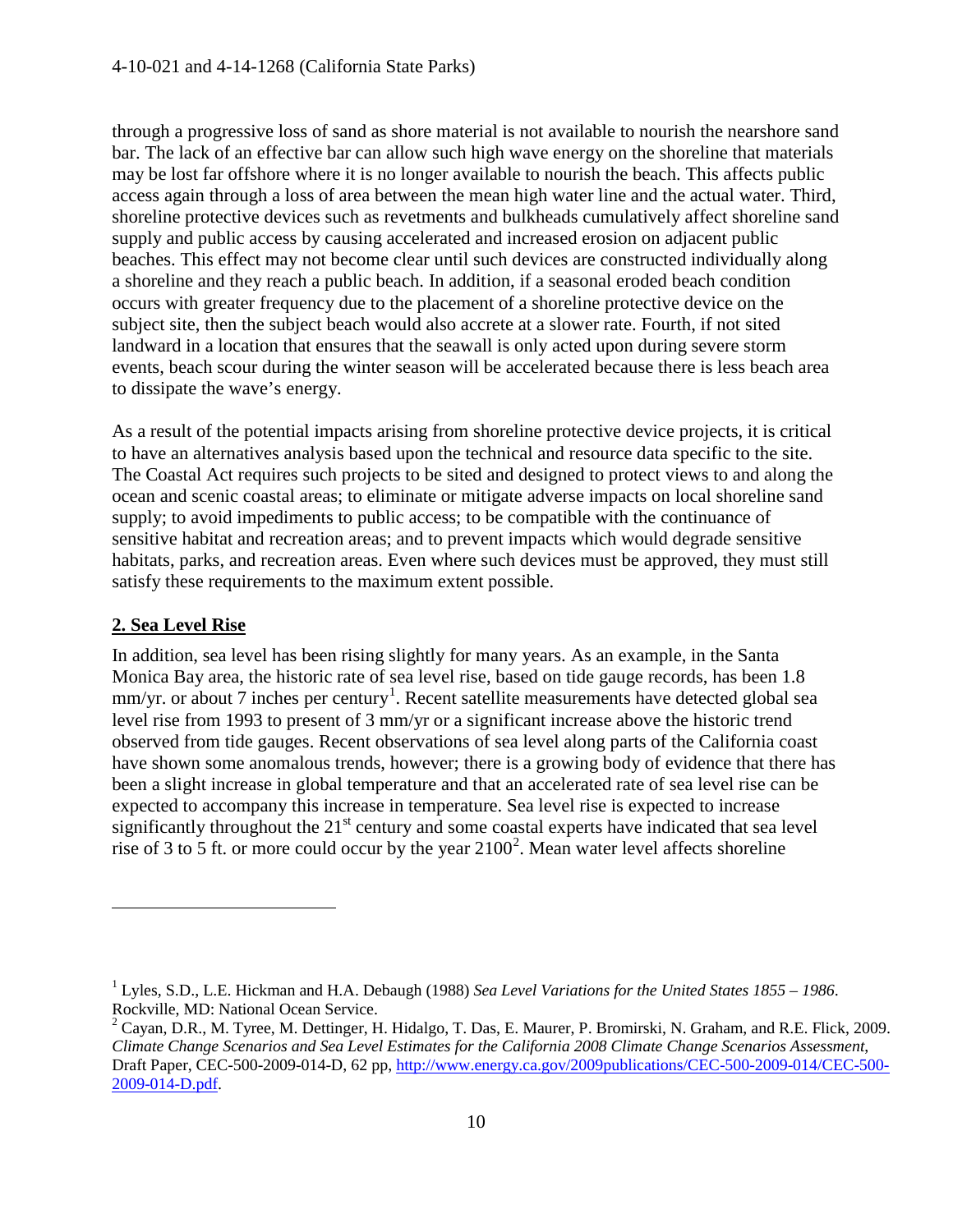erosion in several ways and an increase in the average sea level will exacerbate all these conditions.

On the California coast the effect of a rise in sea level will be the landward migration of the intersection of the ocean with the shore. On a relatively flat beach, with a slope of 40:1, a simple geometric model of the coast indicated that every centimeter of sea level rise will result in a 40 cm. landward movement of the ocean/beach interface. For fixed structures on the shoreline, such as a seawall, an increase in sea level will increase the inundation of the structure. More of the structure will be inundated or underwater than is inundated now and the portions of the structure that are now underwater part of the time will be underwater more frequently.

Accompanying this rise in sea level will be an increase in wave heights and wave energy. Along much of the California coast, the bottom depth controls the nearshore wave heights, with bigger waves occurring in deeper water. Since wave energy increases with the square of the wave height, a small increase in wave height can cause a significant increase in wave energy and wave damage. Combined with the physical increase in water elevation, a small rise in sea level can expose previously protected back shore development to increased wave action, and those areas that are already exposed to wave action will be exposed more frequently, with higher wave forces. Structures that are adequate for current storm conditions may not provide as much protection in the future.

#### **3. Shoreline Protection on the Subject Site**

Coastal Act Section 30235 acknowledges that seawalls, revetments, cliff retaining walls, groins and other such structural or "hard" methods designed to forestall erosion also alter natural landforms and natural shoreline processes. Nevertheless, Coastal Act Section 30235 provides that shoreline protection devices shall be permitted when all of the following four criteria are met: (1) there is an existing structure, public beach area, or coastal dependent use; (2) the existing structure, public beach area, or coastal dependent use is in danger from erosion; (3) shoreline-altering construction is required to protect the existing threatened structure or public beach area, or to serve the coastal dependent use; and (4) the required protection is designed to eliminate or mitigate its adverse impacts on shoreline sand supply. The first three questions relate to whether the proposed shoreline protection device is necessary, while the fourth question applies to avoiding or mitigating any unavoidable impacts from it. In addition, even where all four criteria are satisfied, and thus, shoreline protection devices must be permitted, the other policies in Chapter 3 of the Coastal Act do not become irrelevant, so the devices must be located, designed, and maintained in a manner that is consistent with those other policies to the extent possible.

In this case there is existing development on the site. As previously described, this area of the Emma Wood State Park contains an access road and entry kiosk, which provides access to 67 self-contained RV campsites located further downcoast. The entry roadway is part of the 1925 San Diego-San Francisco Highway that has been bypassed by Highway 101. As such, the road existed prior to the effective date of the Coastal Act. The roadway area is narrow, very close to the ocean and has been exposed to coastal erosion. In 2010, and again in 2014, the road was subject to large waves which eroded the slope and removed support for the roadway which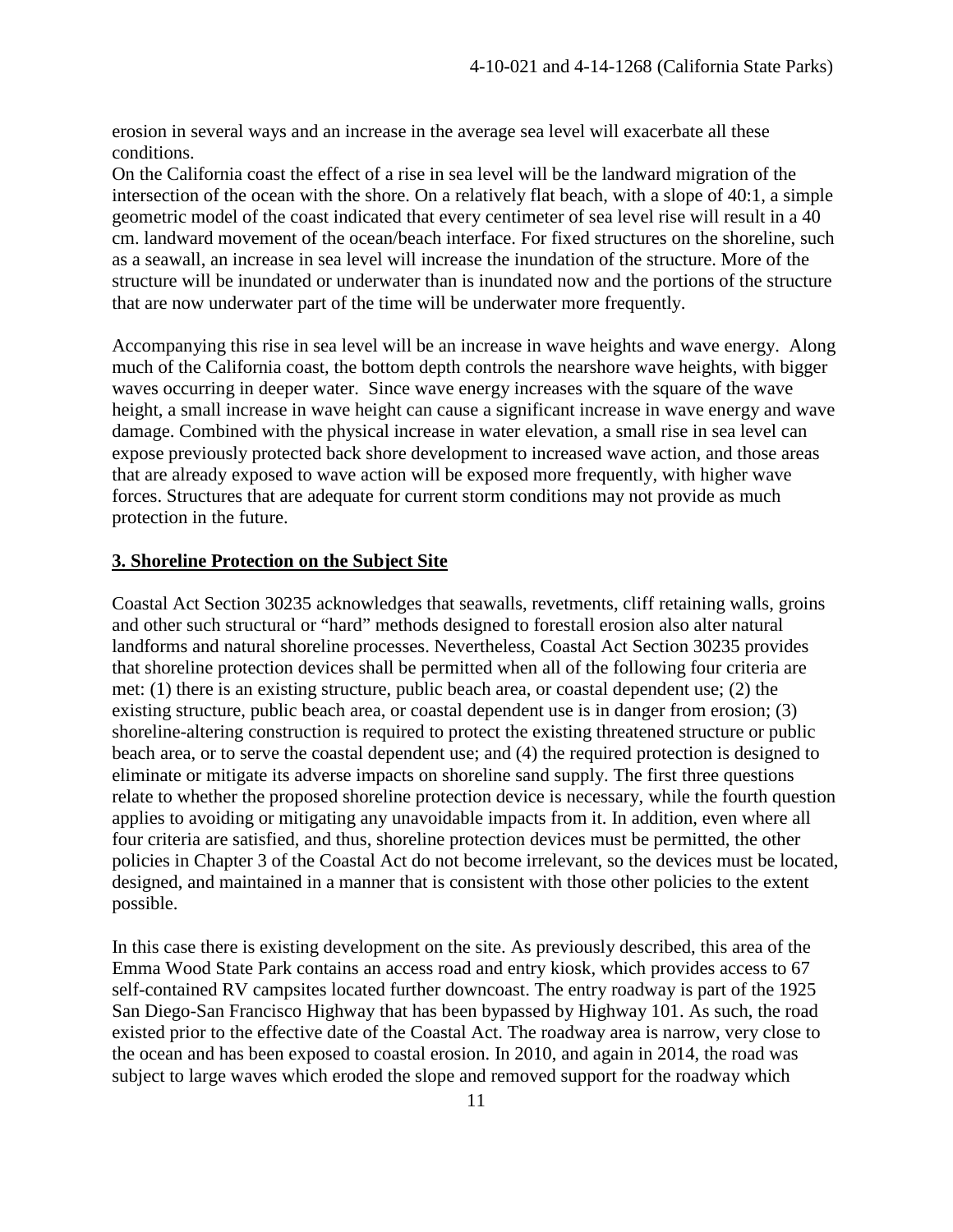undermined and damaged the road surface. This resulted in narrowing the road width creating entry and passage conditions that were not safe for the public, particularly for large RV units. Given the road location and its exposure to coastal erosion, State Parks determined that shoreline protection is required in order to allow rebuilding and to protect the existing Emma Wood State Beach Campground access road, which is the only way to access the 67 campsites located at the State Beach. As discussed below, the proposed revetment is the only feasible alternative available in this location that can provide such protection. A portion of the proposed revetment installed pursuant to the subject emergency permits is located in areas where a revetment had previously existed; however, other portions of the proposed revetment are located in areas that were not previously protected by an existing rock revetment. The Commission finds that in both areas, the first three criteria are met in that there is existing development that is in danger from erosion and a shoreline protective device is necessary in order to protect this existing development.

The fourth criteria required by Section 30235 of the Coastal Act is that when new shoreline protective devices are allowed, such devices shall be designed to eliminate or mitigate adverse impacts on local shoreline sand supply. Thus, when read in tandem with other applicable Coastal Act policies protecting coastal resources as cited in these findings, this 30235 evaluation is often conceptualized as a search for the least environmentally damaging feasible alternative that can serve to achieve the stated project goal of protecting the threatened structure, coastal-dependent use, or public beach.

In this case, the applicant has submitted an engineering and alternatives analysis which found that the "No Project" alternative, or failure to rebuild the previously existing revetment and build the new area of revetment, is not a feasible alternative because the wave caused erosion is such that the existing facilities would be damaged or lost. Managed retreat, or realignment of the subject access road landward, was also analyzed and found to be not a feasible alternative to the proposed project due to the location of the subject site and its proximity to public infrastructure, the Union Pacific Railroad, and Highway 101.

Moreover, in past permit actions, the Commission has found that adverse impacts to shoreline processes from shoreline protective devices are greater the more frequently that they are subject to wave action. As such, in past permit actions, the Commission has required that all new development on a beach, including shoreline protection devices, be located as far landward as possible in order to reduce adverse impacts to the sand supply and public access resulting from the development.

In this case, all portions of the proposed rock revetment will be located immediately seaward of the existing access road on site. Commission staff worked with the applicant to evaluate all feasible alternatives, including relocating the proposed revetment further landward. The existing access road is located immediately adjacent to the Union Pacific Railroad and ocean; therefore, it is not possible to relocate either the existing road or the revetment further landward. Additionally, the beach at the subject site is, and historically has been, predominately comprised of cobble and rock. Thus, in this case, the Commission finds that further landward relocation of the proposed revetment would result in the loss of public access opportunities and visitor serving recreational facilities and would not significantly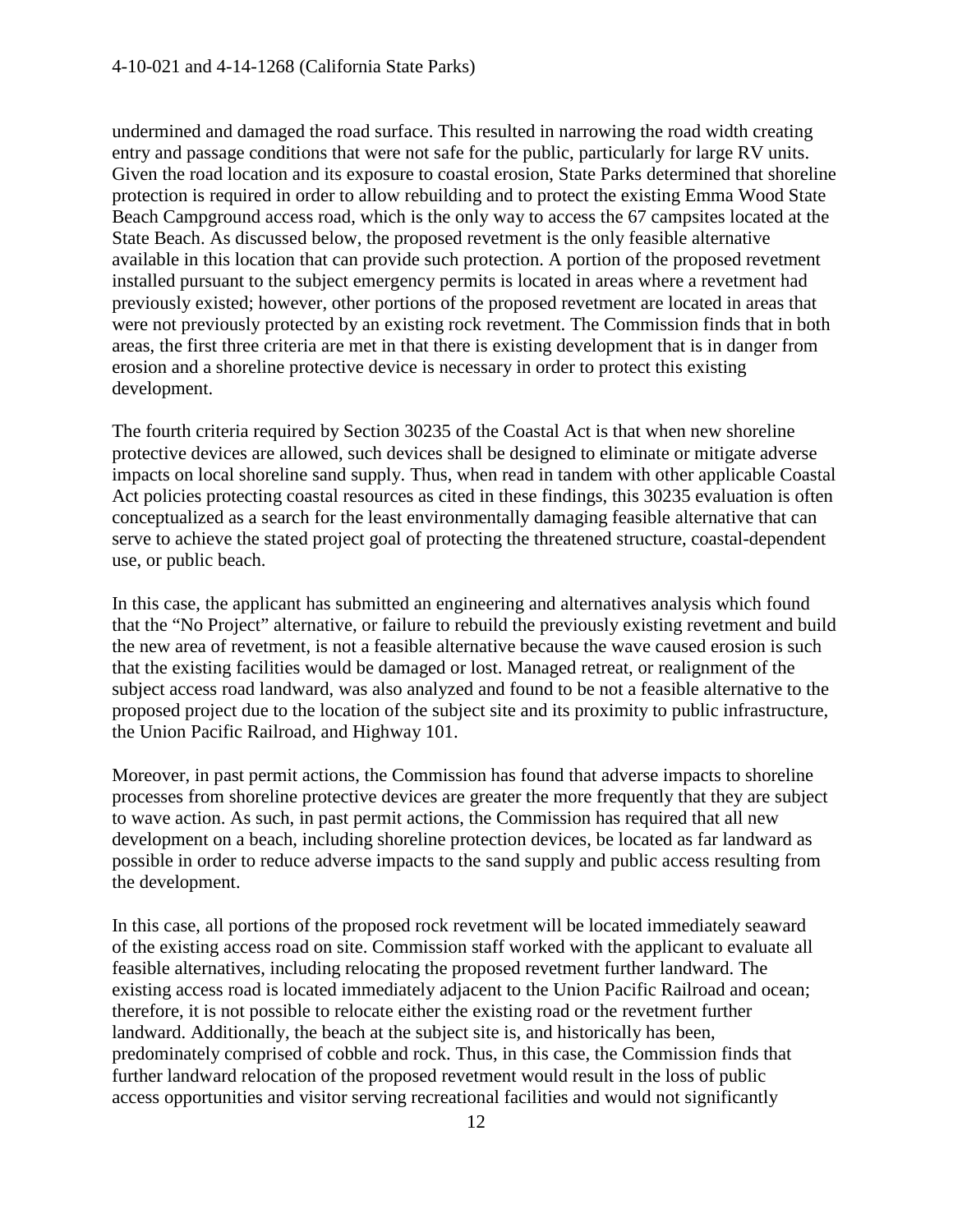reduce impacts to shoreline processes or sand supply. In order to ensure that the revetment will remain in the most landward location feasible, **Special Condition One (1)** requires the applicant to ensure that any rocks or other material that becomes dislodged from the revetment are removed from the marine environment. Additionally, Special Condition One (1) requires that no future repair or maintenance, enhancement, reinforcement, or any other activity affecting the approved shoreline protective structure shall be undertaken if such activity extends the seaward footprint of the subject shoreline protective device. Therefore, the Commission finds that the proposed project, as so conditioned, is the least damaging feasible alternative and that it has been designed to avoid or mitigate any impacts on shoreline sand supply.

The Applicant's submitted coastal process analyses have indicated that the proposed revetment has been constructed to remain stable and to protect the subject road and campground facilities from wave and tidal action, consistent with Section 30253 of the Coastal Act. However, as mentioned above, the proposed development is located along the shoreline in Ventura County that has historically been subject to substantial damage as the result of storm and flood occurrences, most recently, and perhaps most dramatically, during the El Nino severe winter storm season. The El Nino storms recorded in 1982-1983 caused high tides of over 7 feet, which were combined with storm waves of up to 15 ft. These storms caused substantial damage to structures in Ventura County. The severity of the 1982-1983 El Nino storm events are often used to illustrate the extreme storm event potential of the California, and in particular, Ventura County's coast.

Thus, ample evidence exists that all beachfront areas in the Ventura County area are subject to an unusually high degree of risk due to storm waves and surges, high surf conditions, erosion, and flooding. The subject site, even after the completion of the proposed project, will continue to be subject to the high degree of risk posed by the hazards of oceanfront development in the future. The Coastal Act recognizes that development, such as the subject rock revetment, even as designed and constructed to incorporate the recommendations of the applicant's coastal engineer, may still involve the taking of some risk. When development in areas of identified hazards is proposed, the Commission considers the hazard associated with the project site and the potential cost to the public, as well as the individual's right to use the subject property.

Thus, in this case, the Commission finds that due to the possibility of tsunami, storm waves, surges, and erosion the applicant shall assume these risks as a condition of approval. Because this risk of harm cannot be completely eliminated, the Commission requires the applicant to waive any claim of liability against the Commission for damage to life or property which may occur as a result of the permitted development. The applicant's Assumption of Risk, Waiver of Liability and Indemnity, as required by **Special Condition Three (3),** will show that the applicant is aware of and appreciates the nature of the hazards which exist on the site, and that may adversely affect the stability or safety of the development it protects, and will effectuate the necessary assumption of those risks by the applicant.

Therefore, for the reasons discussed above, the Commission finds that the proposed project, as conditioned, is consistent with Coastal Act Sections 30235 and 30253.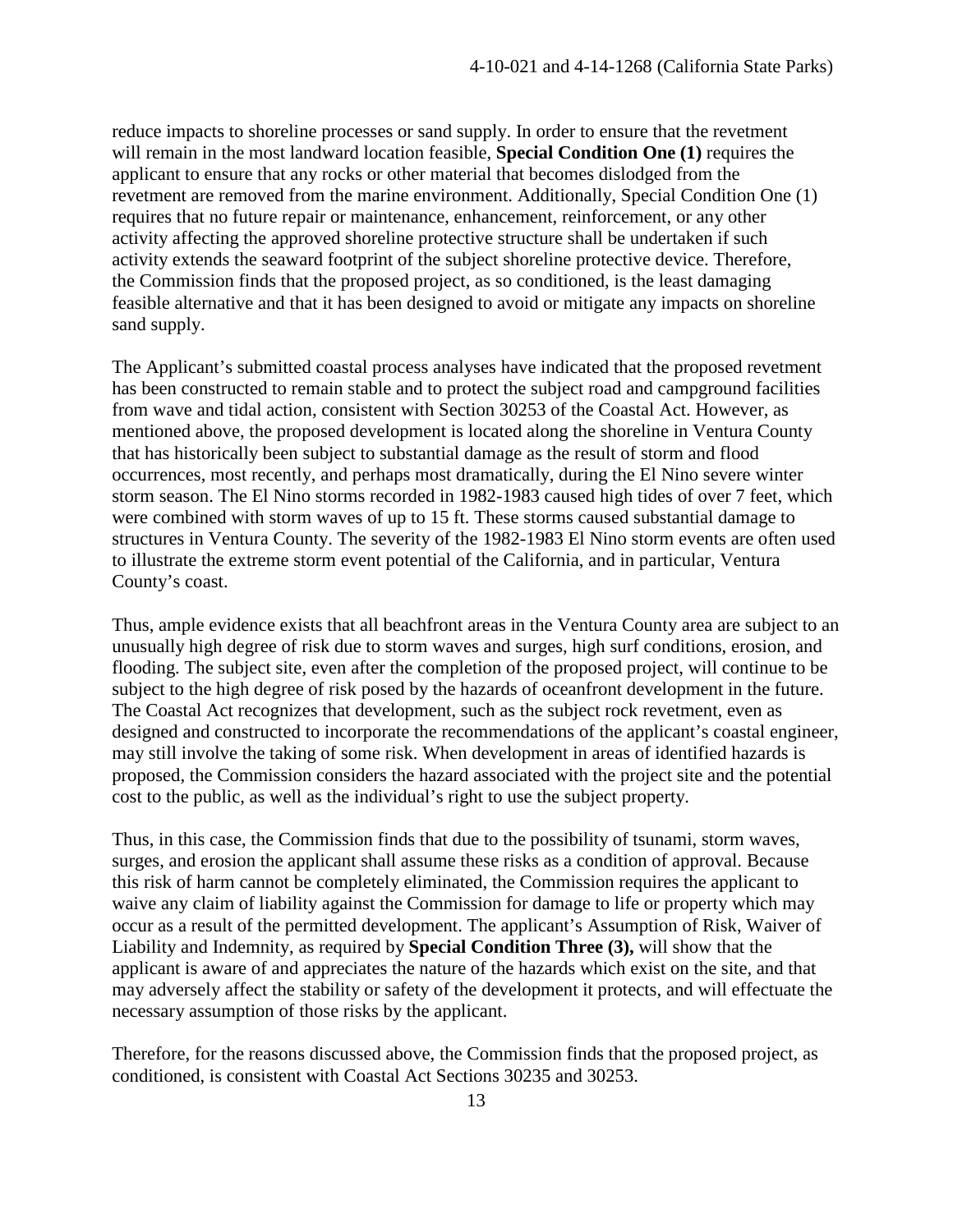### <span id="page-13-0"></span>**C. PUBLIC ACCESS AND RECREATION**

#### Coastal Act Section **30210** states:

*In carrying out the requirement of Section 4 of Article X of the California Constitution, maximum access, which shall be conspicuously posted, and recreational opportunities shall be provided for all the people consistent with public safety needs and the need to protect public rights, rights of private property owners, and natural resource areas from overuse.* 

### Coastal Act Section **30211** states:

*Development shall not interfere with the public's right of access to the sea where acquired through use or legislative authorization, including, but not limited to, the use of dry sand and rocky coastal beaches to the first line of terrestrial vegetation.*

### Coastal Act Section **30212(a)** states:

*(a) Public access from the nearest public roadway to the shoreline and along the coast shall be provided in new development projects except where: (1) it is inconsistent with public safety, military security needs, or the protection of fragile coastal resources, (2) adequate access exists nearby, or, (3) agriculture would be adversely affected. Dedicated accessway shall not be required to be opened to public use until a public agency or private association agrees to accept responsibility for maintenance and liability of the accessway.* 

#### Coastal Act Section **30221** states:

*Oceanfront land suitable for recreational use shall be protected for recreational use and development unless present and foreseeable future demand for public or commercial recreational activities that could be accommodated on the property is already adequately provided for in the area.*

Coastal Act Section 30210 and Coastal Act Section 30211 mandate that maximum public access and recreational opportunities be provided and that development not interfere with the public's right to access the coast. Section 30212(a) of the Coastal Act provides that adequate public access to the sea be provided in new development projects. Additionally, Section 30221 of the Coastal Act protects oceanfront land for recreational uses.

In past permit actions, the Commission has often required that public access to and along the shoreline be provided in conjunction with beachfront development projects and has required design changes in other projects to reduce interference with access to and along the shoreline. The principal access impacts associated with such projects that have provided the nexus for these requirements in permits involving shoreline protection are the occupation of sand area by a structure and/or the potential for adverse effects from a shoreline protective device on shoreline sand supply and public access and recreation, in contradiction of Coastal Act policies 30210, 30212, 30220, and 30221.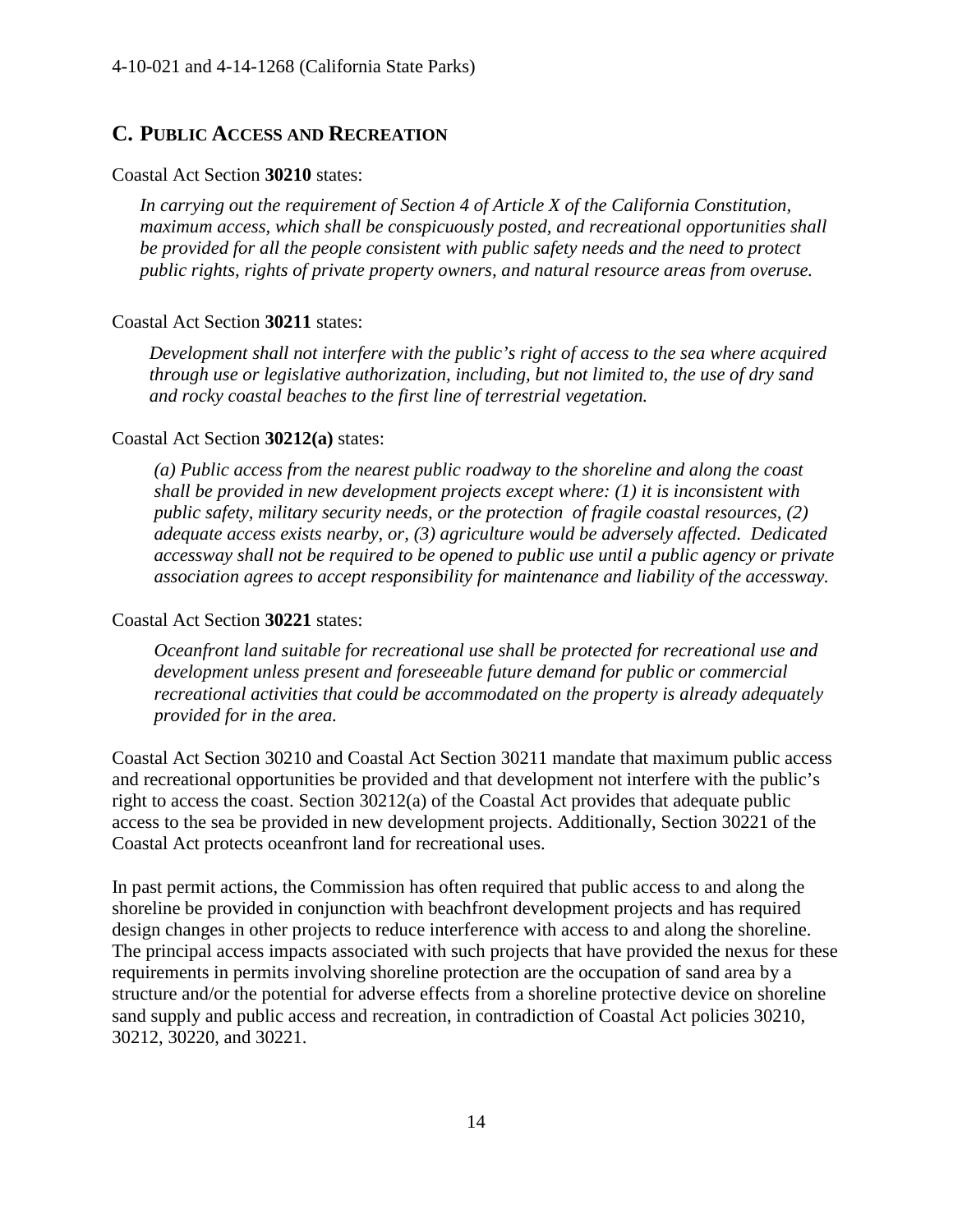Past Commission review of shoreline armoring projects in Ventura County has shown that individual and cumulative adverse effects to public access from such projects can include encroachment on lands subject to the public trust, thus physically excluding the public; interference with the natural shoreline processes necessary to maintain publicly-owned tidelands and other public beach areas; overcrowding or congestion of such tideland or beach areas; and visual or psychological interference with the public's access to and the ability to use public tideland areas. Similarly, the substantial repair or replacement of an existing shoreline protective device serves to extend the life of the device and in doing so extends the period of time that the shoreline protective device will result in adverse impacts to shoreline sand supply and public access.

The Commission has also routinely found in past permit actions that shoreline protective devices result in potential adverse effects on shoreline processes as wave energy reflected by those structures contributes to erosion and steepening of the shore profile, and ultimately, to the extent and availability of tidelands. For these reasons, the Commission must also consider whether a project will have indirect effects on public use of the shore.

The interference by a shoreline protective device, such as a rock revetment, has a number of adverse effects on the dynamic shoreline system and the public's beach ownership interests. First, changes in the shoreline profile, particularly changes in the slope of the profile, which result from reduced beach width, alter the usable area under public ownership. A beach that rests either temporarily or permanently at a steeper angle than under natural conditions will have less horizontal distance between the mean low water and mean high water lines. This reduces the actual area of public property available for public use. The second effect on access is through a progressive loss of sand, as shore material is no longer available to nourish the bar. The lack of an effective bar can allow such high wave energy on the shoreline that materials may be lost far offshore where it is no longer available to nourish the beach. The effect that this has on the public is a loss of area between the mean high water line and the actual water. Third, shoreline protective devices such as revetments and bulkheads cumulatively affect public access by causing accelerated and increased erosion on adjacent public beaches. This effect may not become clear until such devices are constructed individually along a shoreline, eventually affecting the profile of a public beach. Fourth, if not sited as far landward as possible, in a location that ensures that the seawall is only acted upon during severe storm events, beach scour during the winter season will be accelerated because there is less beach area to dissipate wave energy. Finally, revetments and bulkheads interfere directly with public access by their occupation of beach area that will not only be unavailable during high tide and severe storm events but also potentially throughout the winter season.

Moreover, in past permit actions, the Commission has found that adverse impacts to shoreline processes from shoreline protective devices are greater the more frequently that they are subject to wave action. As such, in past permit actions, the Commission has required that all new development on a beach, including shoreline protection devices, be located as landward as possible in order to reduce adverse impacts to the sand supply and public access resulting from the development.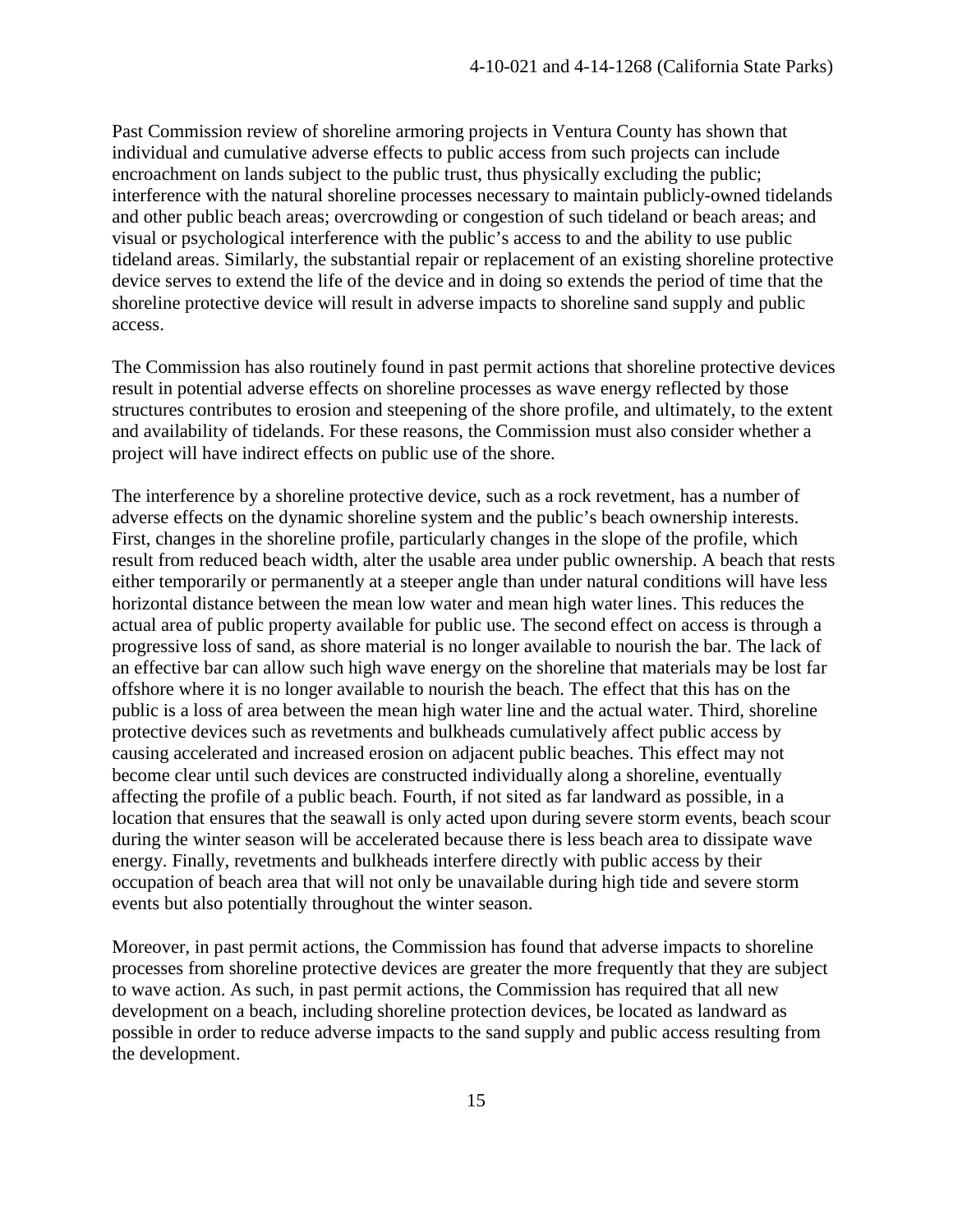In this case, all portions of the proposed rock revetment will be located immediately seaward of existing development on site. The alternative of relocating the proposed revetment even further landward would only serve to reduce the capacity of the access road, which is the only way to access the public campground. Thus, in this case, the Commission finds that further landward relocation of the proposed rock revetment would result in the loss of public access and recreational facilities, including lower cost visitor accommodations and would not significantly reduce impacts to shoreline processes or sand supply.

The placement of a new, or repair of an existing shoreline protective device, as proposed by this project, serves to extend the period of time that the shoreline protective device will result in adverse impacts to shoreline sand supply and public access. As described above, in past permit actions the Commission has required that public access to and along shoreline be provided in conjunction with beachfront development projects, such as the proposed project. In this case, the subject rock revetment is protecting an existing access road, which is the only way to access a lower-cost public recreational facility (Emma Wood State Beach Campground). Furthermore, along the length of this access road, there are a number of informal accessways that extend from the subject access road to the beach. Thus, in this unique case, the formalization of these existing accessways, or the creation of new accessways would not greatly enhance recreational opportunities or public access at the project site.

In order to ensure that the revetment will remain in the most landward location feasible and that rocks lost from the revetment in the future do not adversely impact public access, **Special Condition One (1)** requires the applicant to ensure that any rocks or other material that becomes dislodged from the revetment are removed from the beach and marine environment. Additionally, Special Condition One (1) requires that no future repair or maintenance, enhancement, reinforcement, or any other activity affecting the approved shoreline protective structure shall be undertaken if such activity extends the seaward footprint of the subject shoreline protective device.

Therefore, for the reasons discussed above, the Commission finds that the proposed project, as conditioned, is consistent with Sections 30210, 30211, 30212(a) and 30221 of the Coastal Act.

### <span id="page-15-0"></span>**D. MARINE RESOURCES**

#### Coastal Act Section **30230** states:

*Marine resources shall be maintained, enhanced, and where feasible, restored. Special protection shall be given to areas and species of special biological or economic significance. Uses of the marine environment shall be carried out in a manner that will sustain the biological productivity of coastal waters and that will maintain healthy populations of all species of marine organisms adequate for long-term commercial, recreational, scientific, and educational purposes.* 

#### Coastal Act Section **30231** states:

*The biological productivity and the quality of coastal waters, streams, wetlands, estuaries, and lakes appropriate to maintain optimum populations of marine organisms and for the*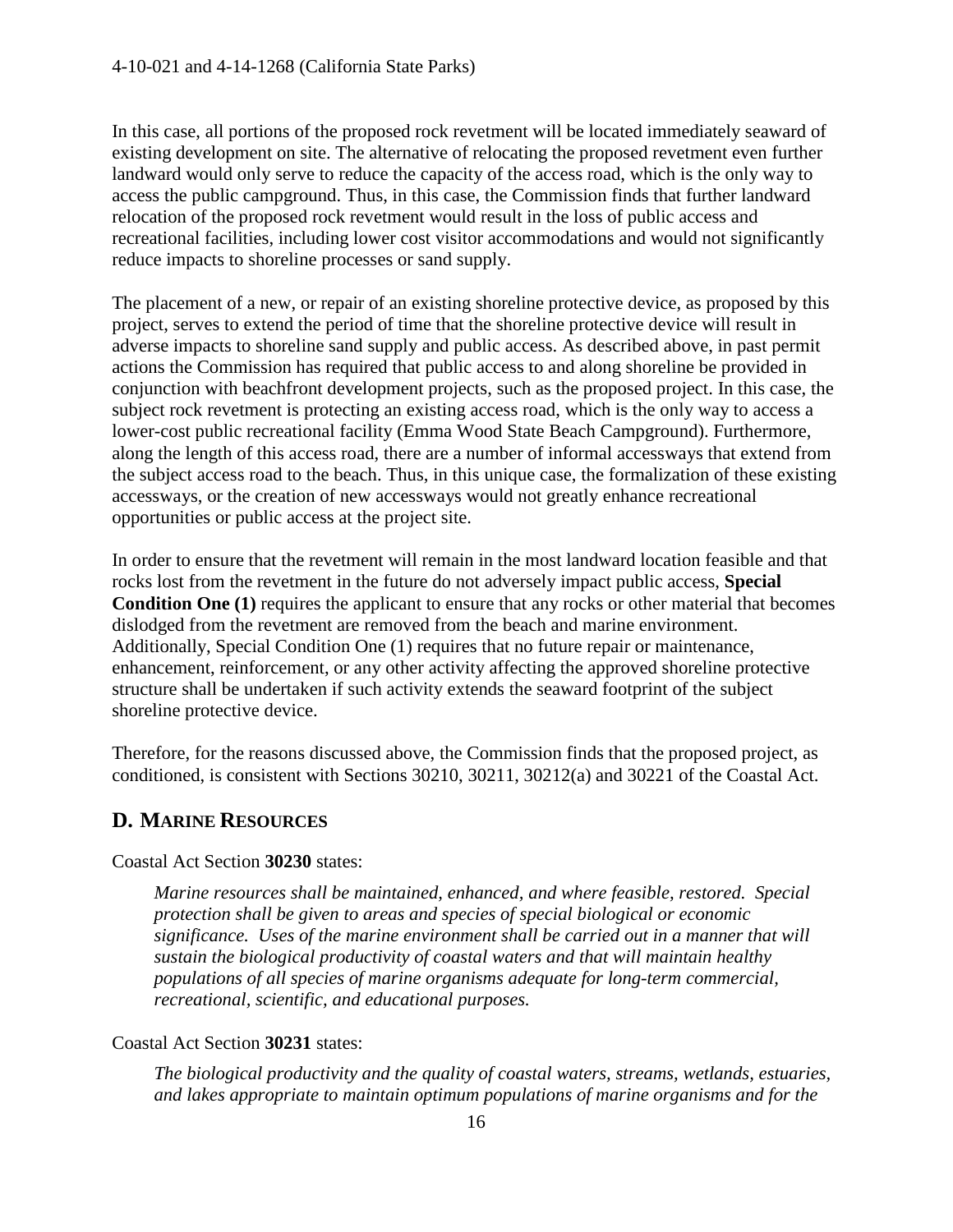*protection of human health shall be maintained and, where feasible, restored through, among other means, minimizing adverse effects of waste water discharges and entrainment, controlling runoff, preventing depletion of ground water supplies and substantial interference with surface waterflow, encouraging waste water reclamation, maintaining natural vegetation buffer areas that protect riparian habitats, and minimizing alteration of natural streams.* 

#### Coastal Act Section **30240** states:

*(a) Environmentally sensitive habitat areas shall be protected against any significant disruption of habitat values, and only uses dependent on those resources shall be allowed within those areas.* 

*(b) Development in areas adjacent to environmentally sensitive habitat areas and parks and recreation areas shall be sited and designed to prevent impacts which would significantly degrade those areas, and shall be compatible with the continuance of those habitat and recreation areas.*

Section 30230 requires that uses of the marine environment be carried out in a manner that will sustain the biological productivity of coastal waters for long-term commercial, recreational, scientific, and educational purposes. Section 30231 requires that the biological productivity and quality of coastal waters be maintained. In addition, Section 30240 of the Coastal Act states that environmentally sensitive habitat areas shall be protected and that development within or adjacent to such areas must be designed to prevent impacts which could degrade those resources.

The applicant's biologist has submitted a biological report prepared for the site, which finds that no sensitive species have been determined to reside within the project area. Additionally, the survey indicates the project area is sparsely vegetated, and that the shoreline along the project area is largely comprised of rock and cobble. Thus, the proposed project is not expected to result in any adverse impacts to sensitive plant or animal species on site. However, to ensure that the applicant avoids adverse impacts to sensitive species that may be present at the project site, **Special Condition Two (2)** requires that the applicant complies with all permit requirements and mitigation measures of the California Department of Fish and Wildlife, State Lands Commission, U.S. Army Corps of Engineers, and the U.S. Fish and Wildlife Service with respect to preservation and protection of water quality and marine environment. Any change in the approved project which may be required by the above-stated agencies shall be submitted to the Executive Director in order to determine if the proposed change shall require a permit amendment pursuant to the requirements of the Coastal Act and the California Code of Regulations.

Therefore, the Commission finds that the proposed project, as conditioned, is consistent with Coastal Act Section 30230, 30231, and 30240.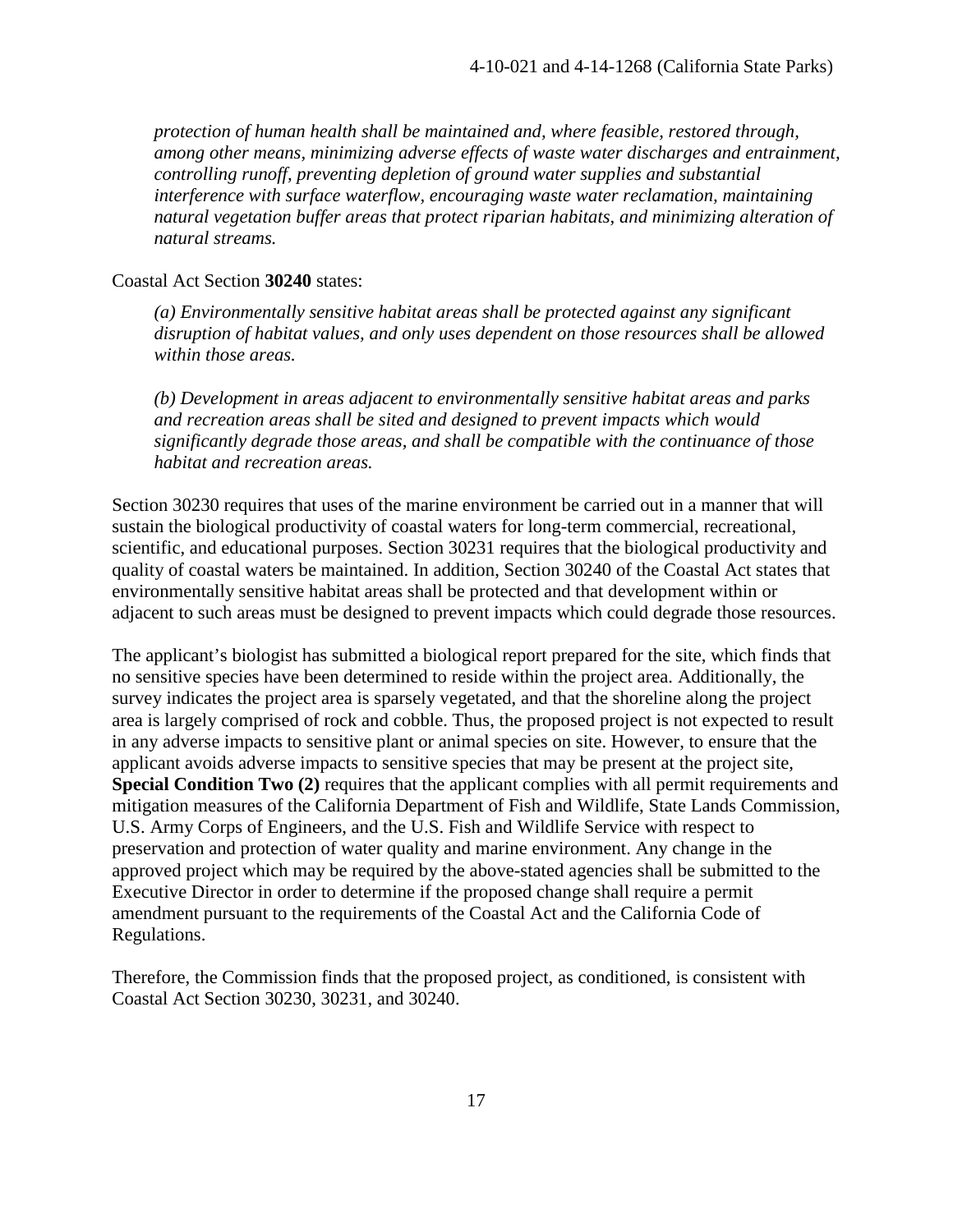### <span id="page-17-0"></span>**E. VISUAL RESOURCES**

### Coastal Act Section **30251** states:

*The scenic and visual qualities of coastal areas shall be considered and protected as a resource of public importance. Permitted development shall be sited and designed to protect views to and along the ocean and scenic coastal areas, to minimize the alteration of natural land forms, to be visually compatible with the character of surrounding areas, and, where feasible, to restore and enhance visual quality in visually degraded areas. New development in highly scenic areas such as those designated in the California Coastline Preservation and Recreation Plan prepared by the Department of Parks and Recreation and by local government shall be subordinate to the character of its setting.* 

Coastal Act Section 30251 requires that visual qualities of coastal areas shall be considered and protected, landform alteration shall be minimized, and where feasible, degraded areas shall be enhanced and restored.

The proposed revetment is located on a public beach directly adjacent to the Emma Wood State Beach Campground access road, as depicted on Exhibit 2. In such a location, it is necessary to assess any potential visual impacts that may result from the proposed project.

Currently, existing rock revetment and seawalls are located along portions of the subject access road; however bluewater views of the ocean from this access road are available along the project reach. The rock revetment installed pursuant to both of the subject Emergency Coastal Development Permits has been constructed either at the elevation, or lower than the elevation, of the access road so as to avoid impacts to bluewater views. Additionally, while constructing the portion of rock revetment approved pursuant to Emergency Coastal Development Permit G-4- 14-0013, the applicant removed approximately six degraded wood pilings located near the surf zone of the project site, thereby enhancing the visual quality of the project area. Thus, the proposed project will not result in any new adverse impacts to public views of the ocean, and will restore and enhance visual quality in a visually degraded area.

Therefore, the Commission finds that the proposed project, as conditioned, is consistent with Coastal Act Section 30251.

### <span id="page-17-1"></span>**F. CALIFORNIA ENVIRONMENTAL QUALITY ACT**

Section 13096(a) of the Commission's administrative regulations requires Commission approval of a Coastal Development Permit application to be supported by a finding showing the application, as conditioned by any conditions of approval, to be consistent with any applicable requirements of the California Environmental Quality Act (CEQA). Section 21080.5(d)(2)(A) of CEQA prohibits a proposed development from being approved if there are feasible alternatives or feasible mitigation measures available which would substantially lessen any significant adverse effect that the activity may have on the environment.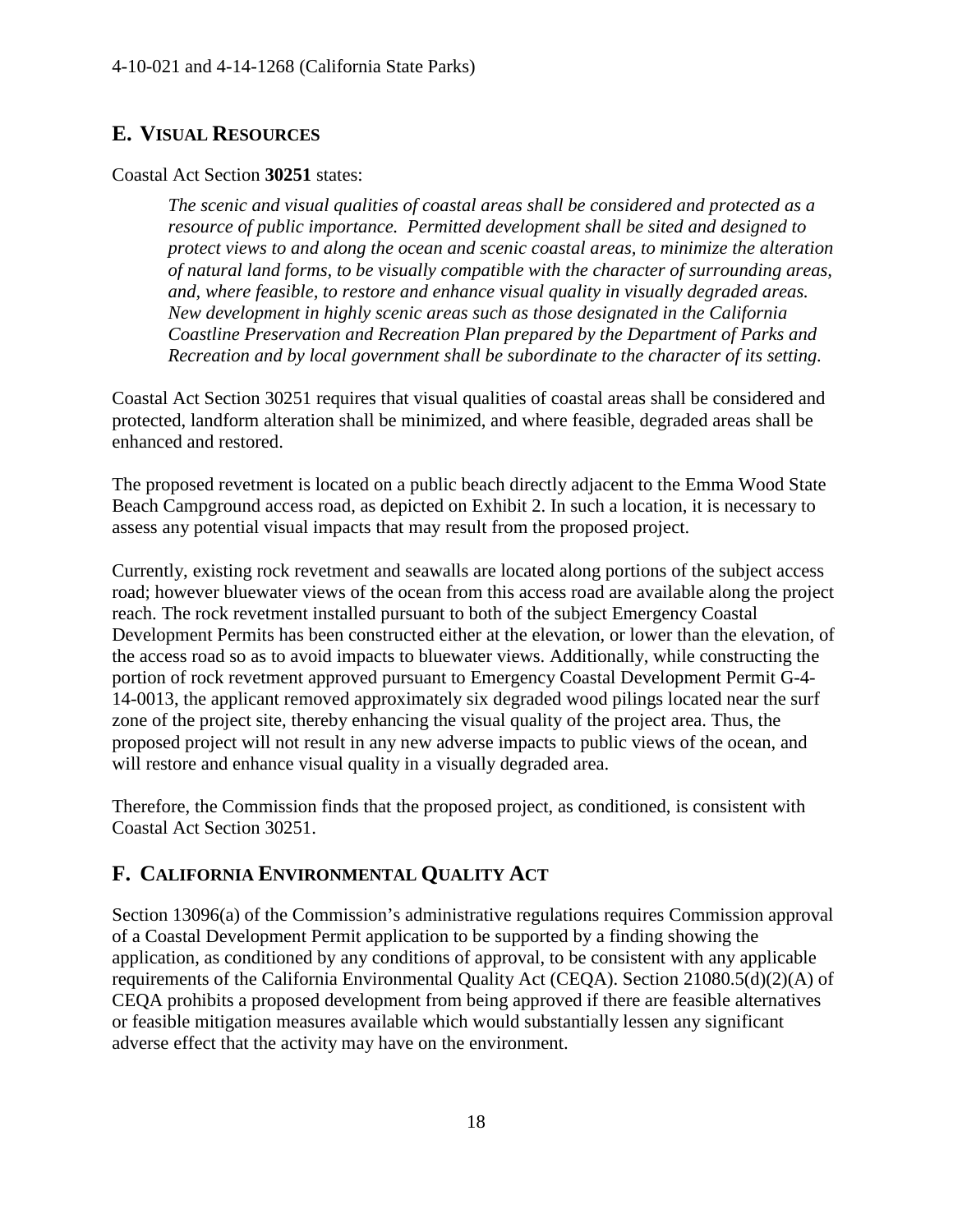The Commission incorporates its findings on Coastal Act consistency at this point as if set forth in full. These findings address and respond to all public comments regarding potential significant adverse environmental effects of the project that were received prior to preparation of the staff report. As discussed in detail above, the proposed project, as conditioned, is consistent with the policies of the Coastal Act. Feasible mitigation measures which will minimize all adverse environmental effects have been required as special conditions. **Special Conditions One (1) through Three (3)** are required to assure the project's consistency with Section 13096 of the California Code of Regulations.

As conditioned, there are no feasible alternatives or feasible mitigation measures available, beyond those required, which would substantially lessen any significant adverse impact that the activity may have on the environment. Therefore, the Commission finds that the proposed project, as conditioned to mitigate the identified impacts, can be found to be consistent with the requirements of the Coastal Act to conform to CEQA.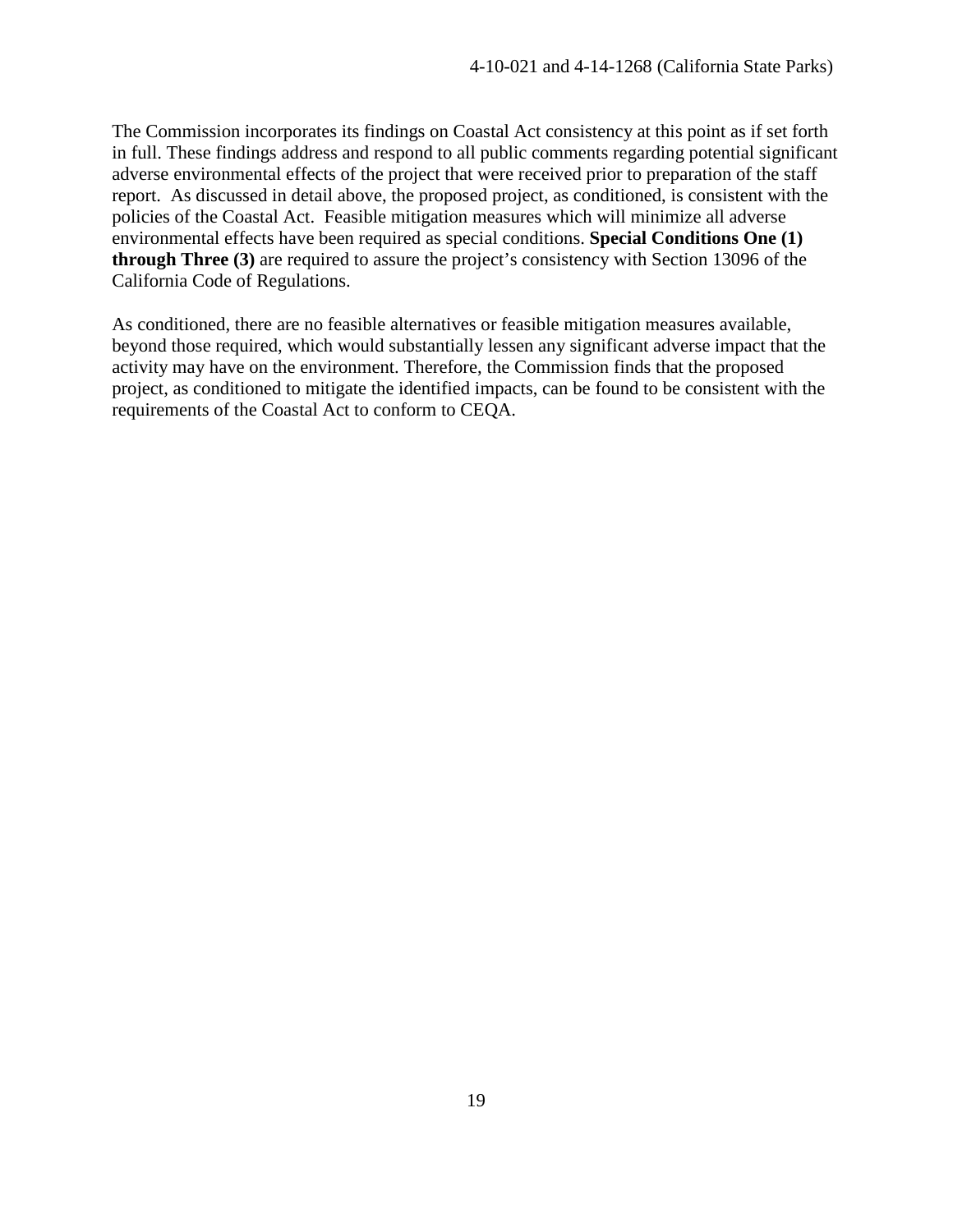### **APPENDIX A**

### **Substantive File Documents:**

Emma Wood State Beach Access Road Stabilization, dated January 2000, January 27, 2015, and June 12, 2015, by Skelly Engineering; Department of the Army Determination, dated August 16, 2011 and May 12, 2014; California State Lands Determination, dated January 20, 2012 and July 7, 2014; Biological Report, dated September 9, 2014; and Emergency Permit Numbers G-4-10- 021 and G-4-14-0013.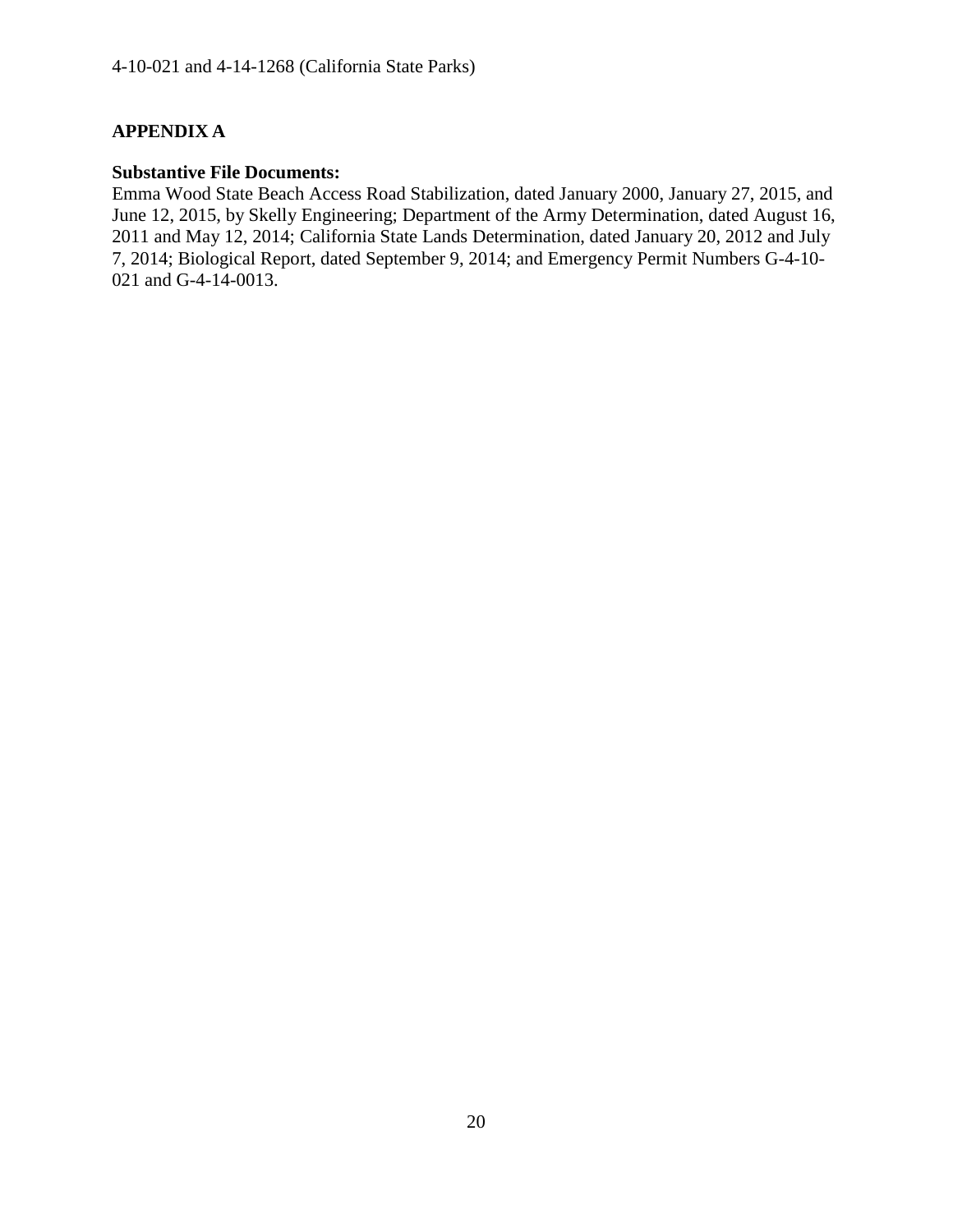

4-10-021 and 4-14-1268 Vicinity Map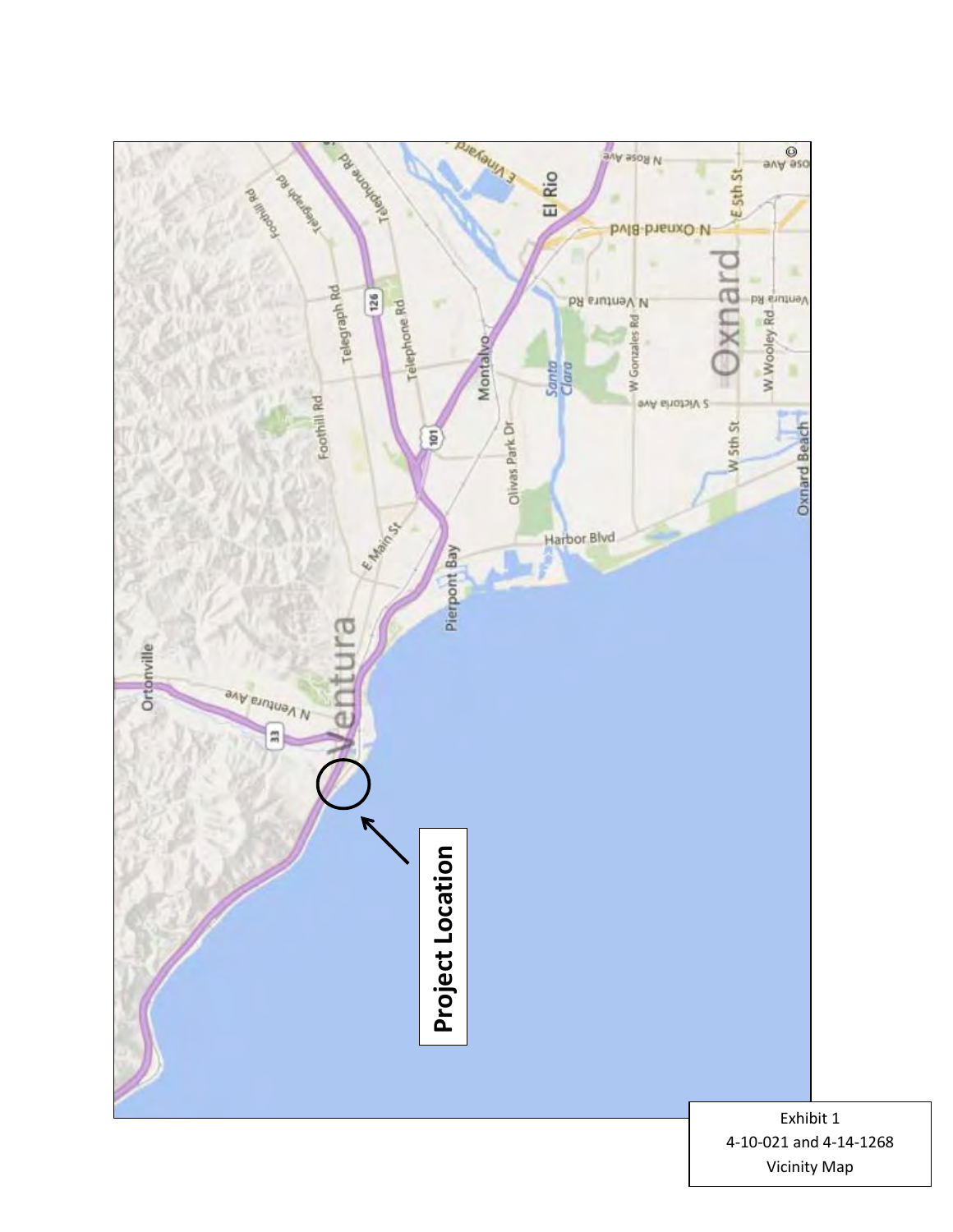

Exhibit 2 4-10-021 and 4-14-1268 Aerial Photograph of 4-10-021 Project Area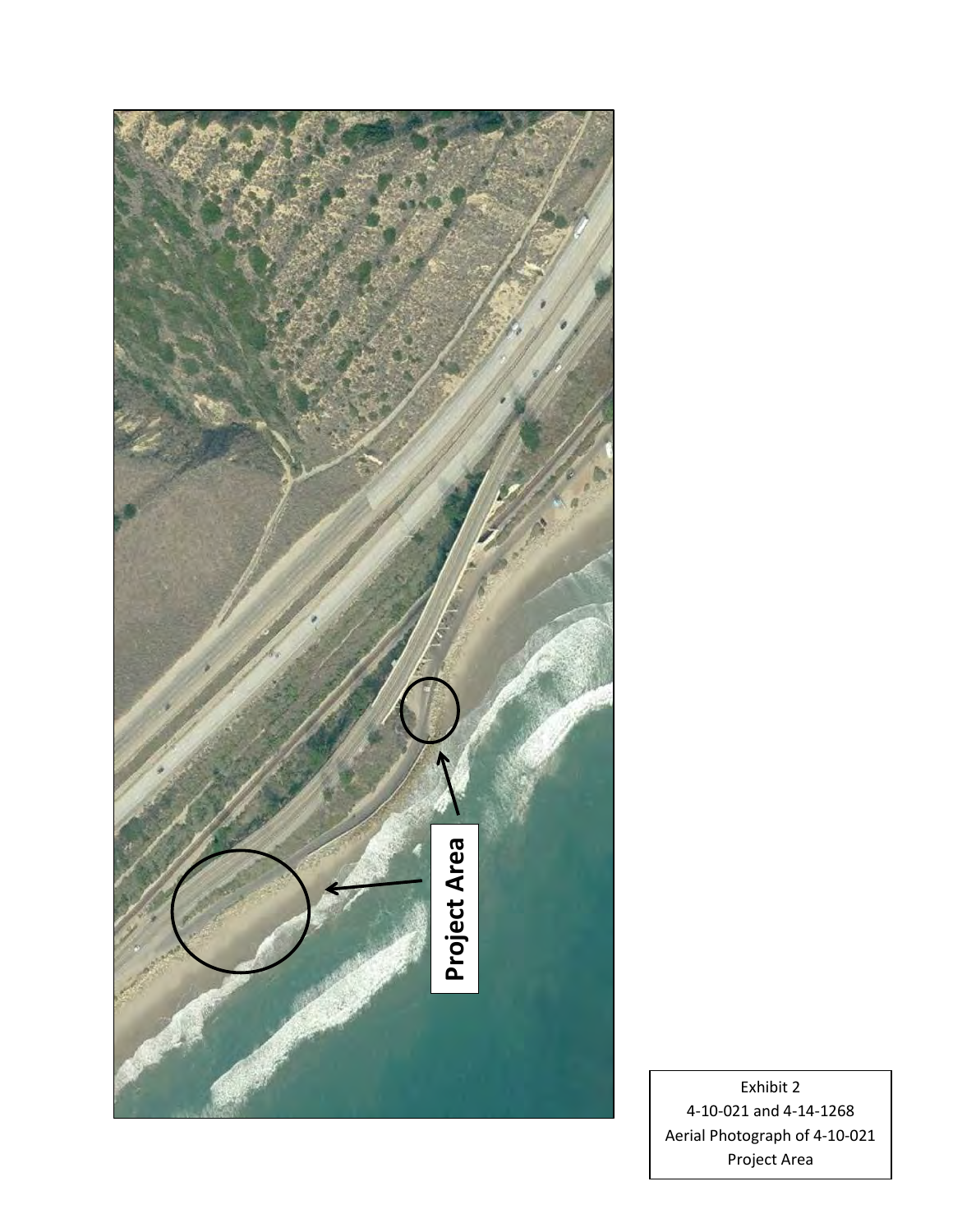

Exhibit 3 4-10-021 and 4-14-1268 Aerial Photograph of 4-14-1268 Project Area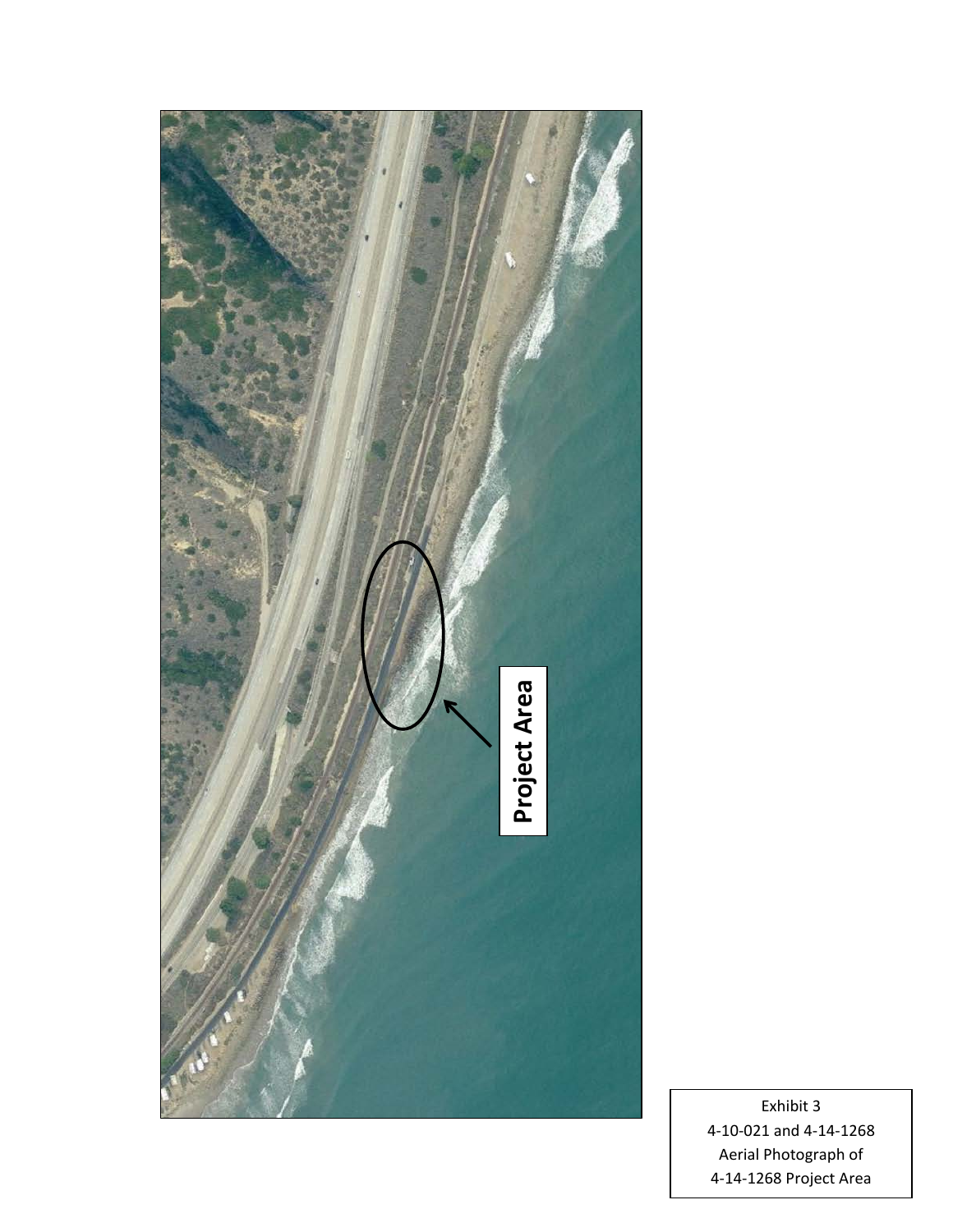

4-10-021 Project Plans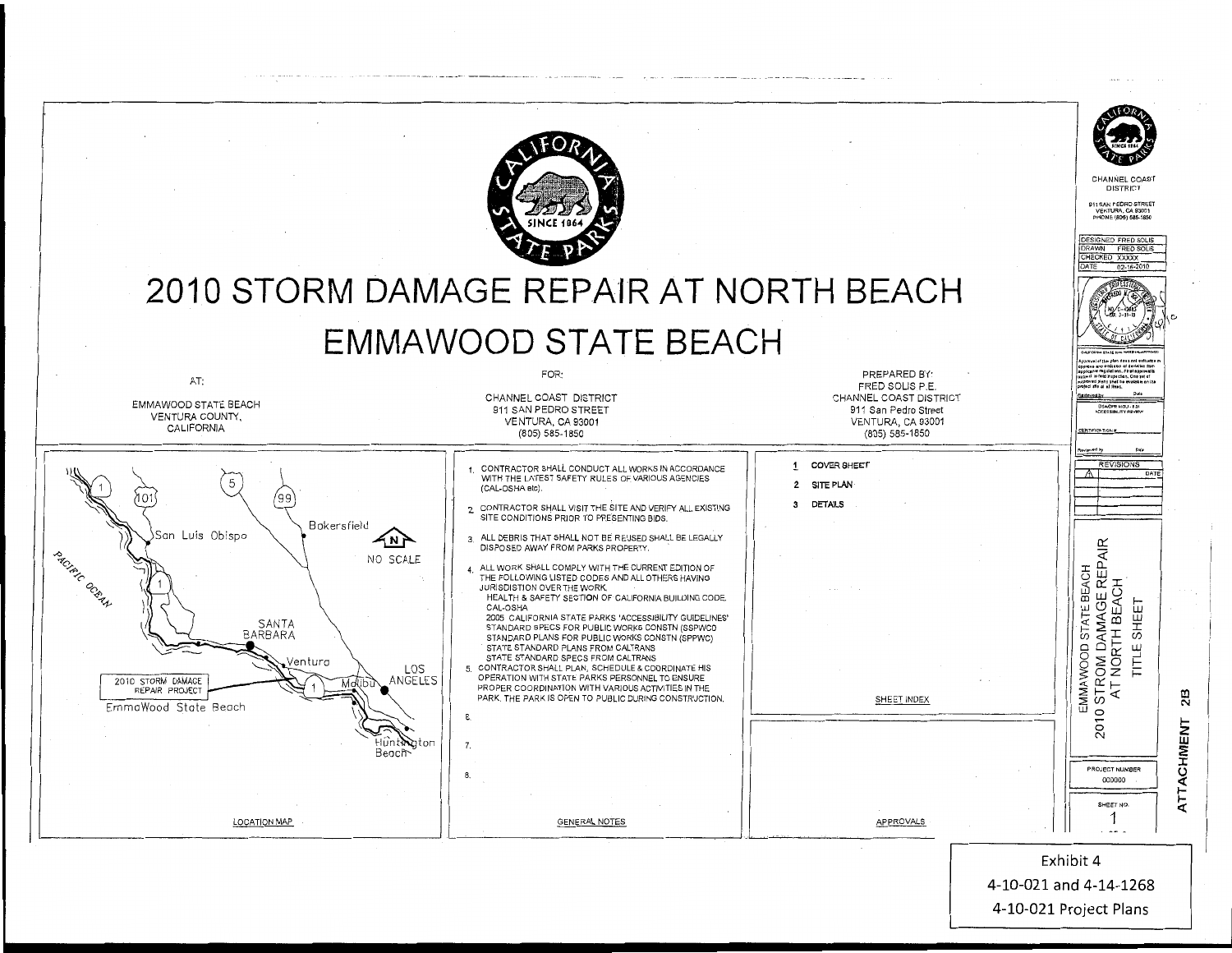

 $\bar{\nu}$ 

|                       | FOR<br><b>CHANNEL COAST</b>                                                                                                                                                                                                                                                                                                                                         |
|-----------------------|---------------------------------------------------------------------------------------------------------------------------------------------------------------------------------------------------------------------------------------------------------------------------------------------------------------------------------------------------------------------|
|                       | <b>DISTRICT</b><br>911 SAN PEDRO STREET<br>VENTURA, CA 93001<br>PHONE (805) 585-1850                                                                                                                                                                                                                                                                                |
|                       | DESIGNED FRED SOLIS<br><b>DRAWN</b><br><b>FRED SOLIS</b><br>CHECKED<br><b>XXXXX</b><br>DATE<br>02-16-2010<br>-42983<br>NO, C<br>EXP. 3-31-16<br>Сŀ                                                                                                                                                                                                                  |
|                       | CALIFORNIA STATE FIRE MARSHAL-APPROVED<br>Approval of this plan does not suthorize or<br>approve any omission of deviaton from<br>epplicable regulations. Final approval is<br>subject to field inspection. One set of<br>spproved plans shall be evaluable on the<br>project site at at times.<br>Date<br>Reviewed by<br>DSA/DPR MOU - 8.01<br>ACCESSIBILITY REVEW |
|                       | CERTIFICATION #<br>Dalo<br>Reviewed by                                                                                                                                                                                                                                                                                                                              |
|                       | <b>REVISIONS</b><br>DATE<br>Λ                                                                                                                                                                                                                                                                                                                                       |
|                       |                                                                                                                                                                                                                                                                                                                                                                     |
|                       | EMMAWOOD STATE BEACH<br>2010 STORM DAMAGE REPAIR<br>AT NORTH BEACH<br>SITE PLAN                                                                                                                                                                                                                                                                                     |
| <b>NONE</b><br>SCALE: | PROJECT NUMBER                                                                                                                                                                                                                                                                                                                                                      |
|                       | SHEET NO.<br>2                                                                                                                                                                                                                                                                                                                                                      |
|                       | $2$ OF $3$                                                                                                                                                                                                                                                                                                                                                          |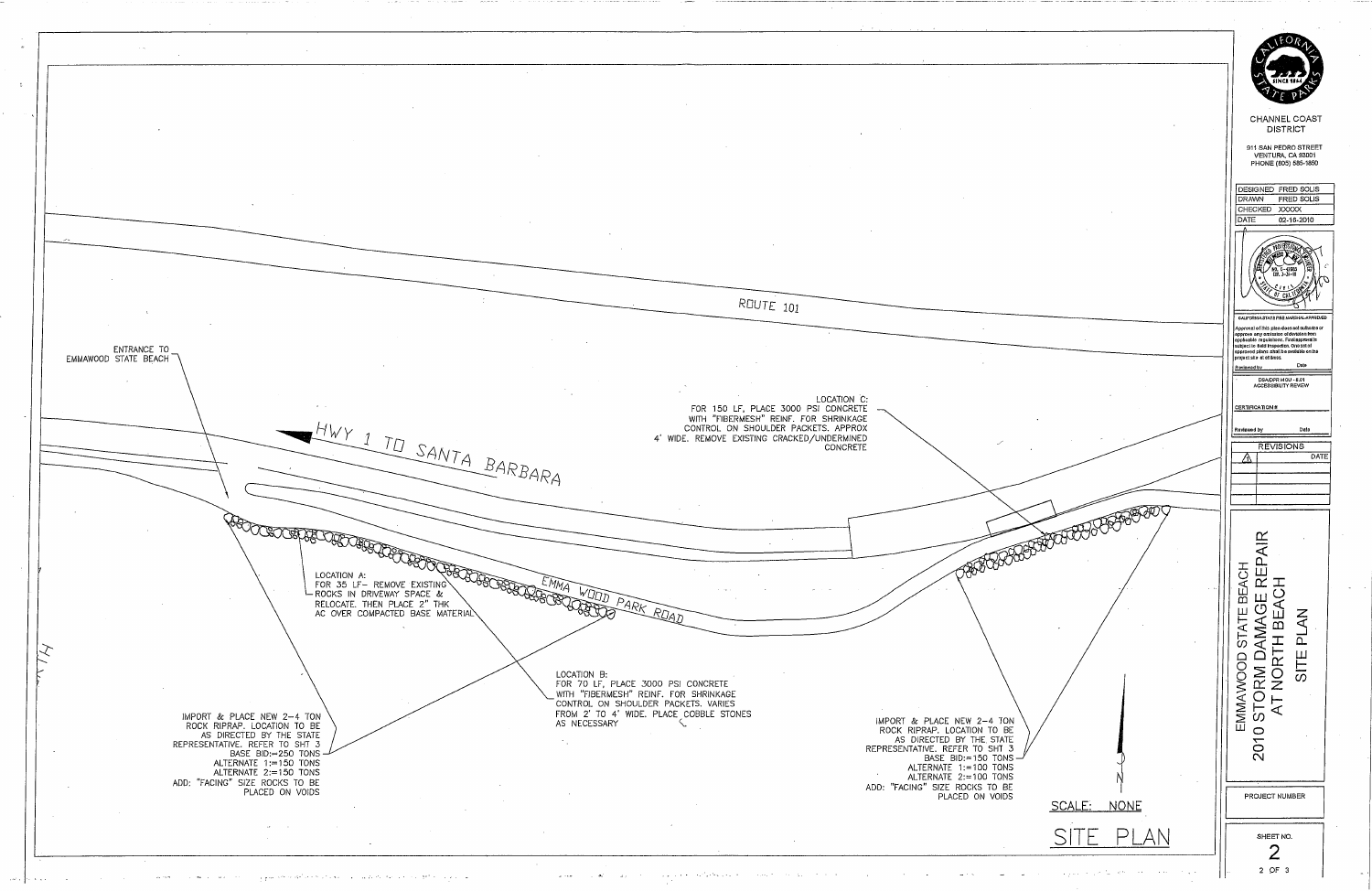FOR 150 LF - PLACE 3000 PSI CONCRETE ON SHOULDER PACKETS WITH "FIBERMESH" REINF FOR SHRINKAGE CONTROL AT 2 LBS/CU.YDS, APPROX 4' WIDE. REMOVE EXISTING CRACKED/UNDERMINED



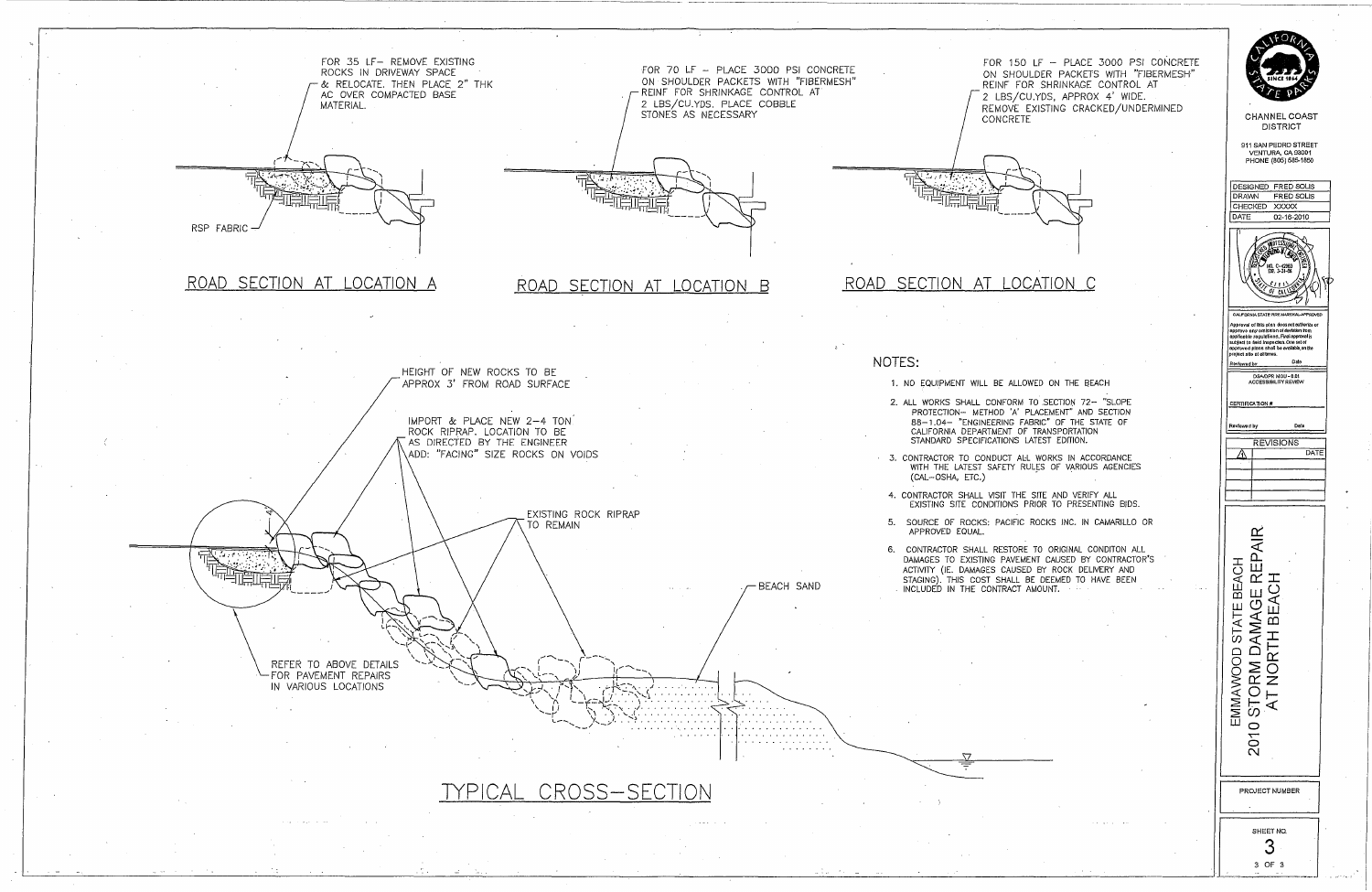

4-10-021 and 4-14-1268 4-14-1268 Project Plans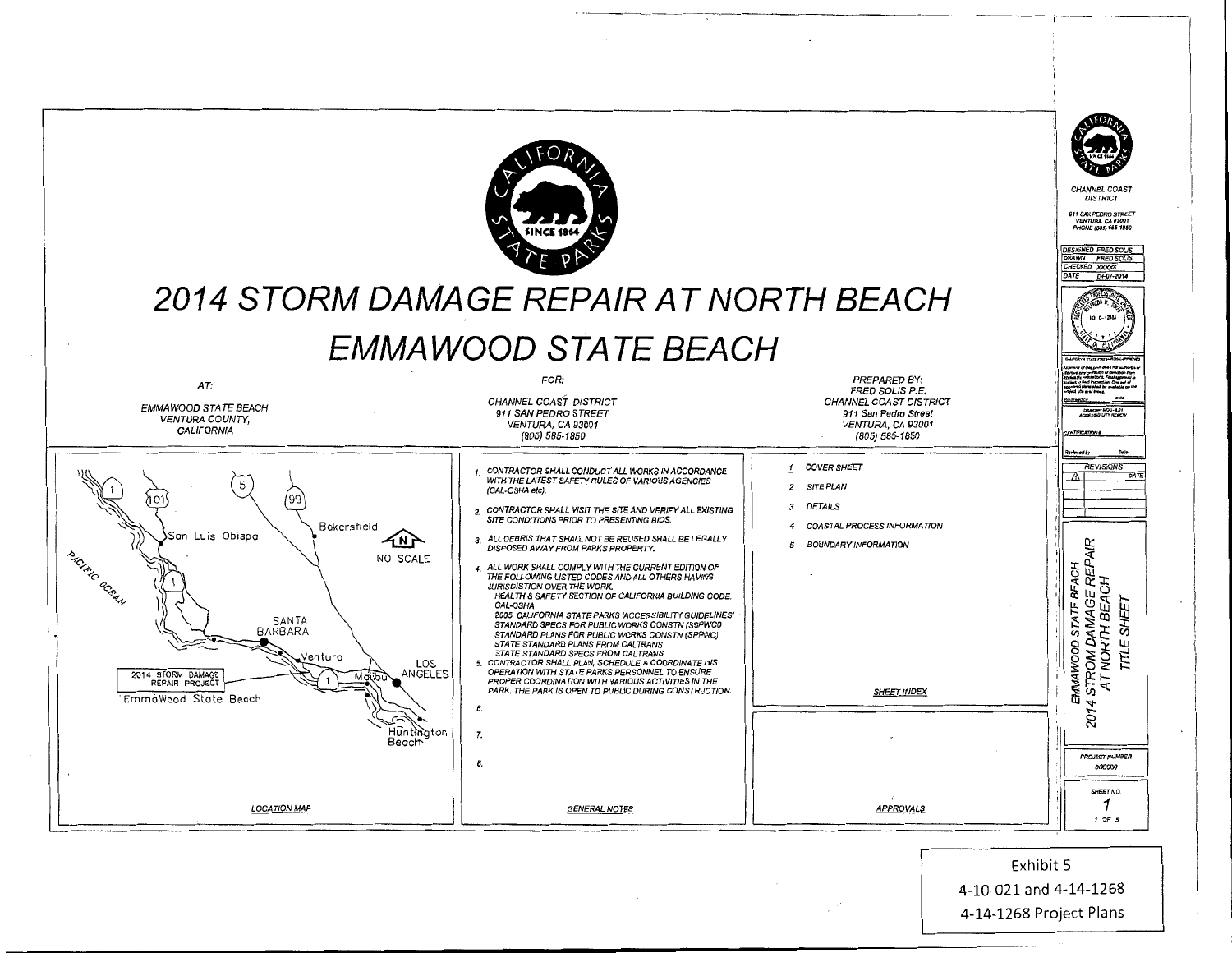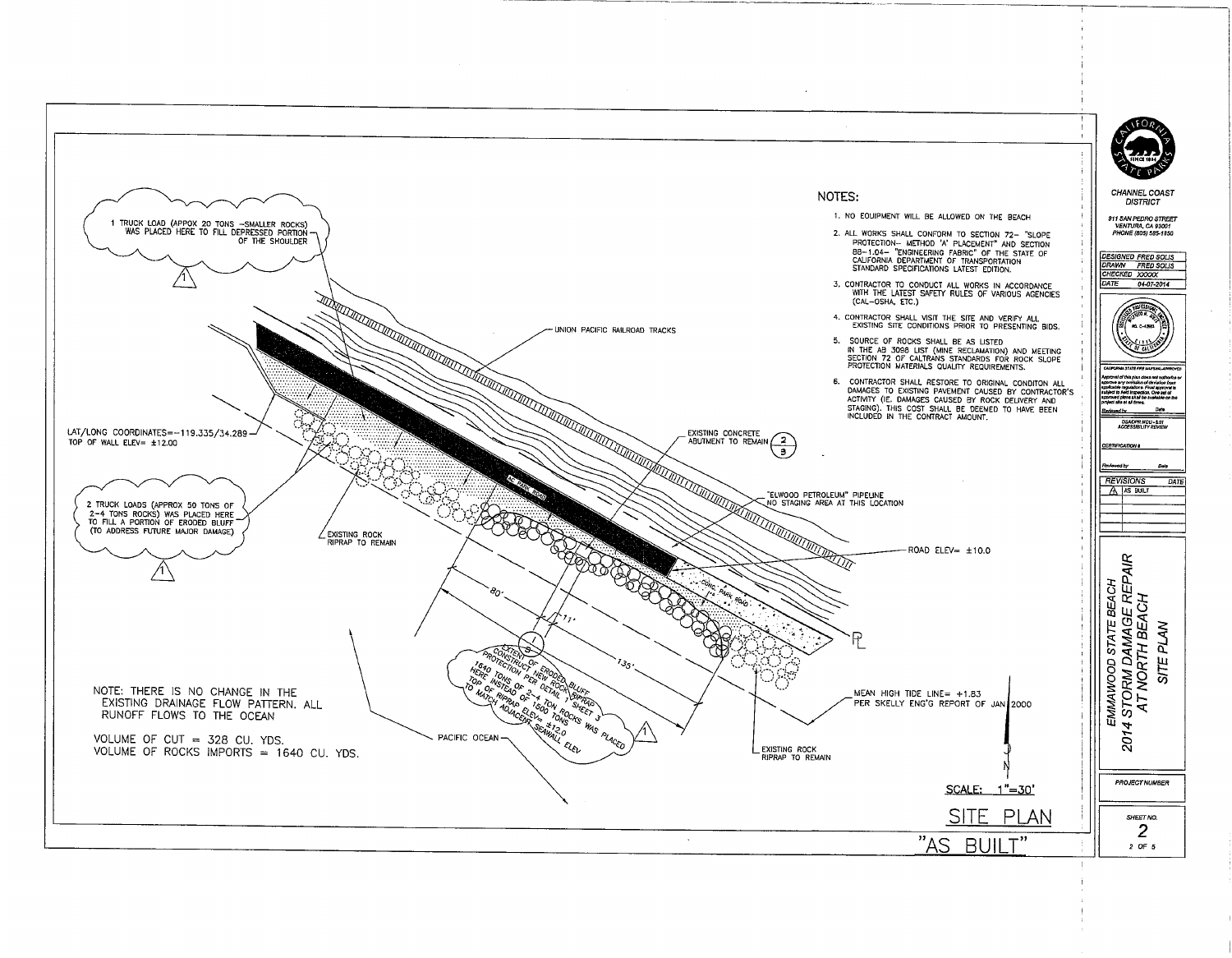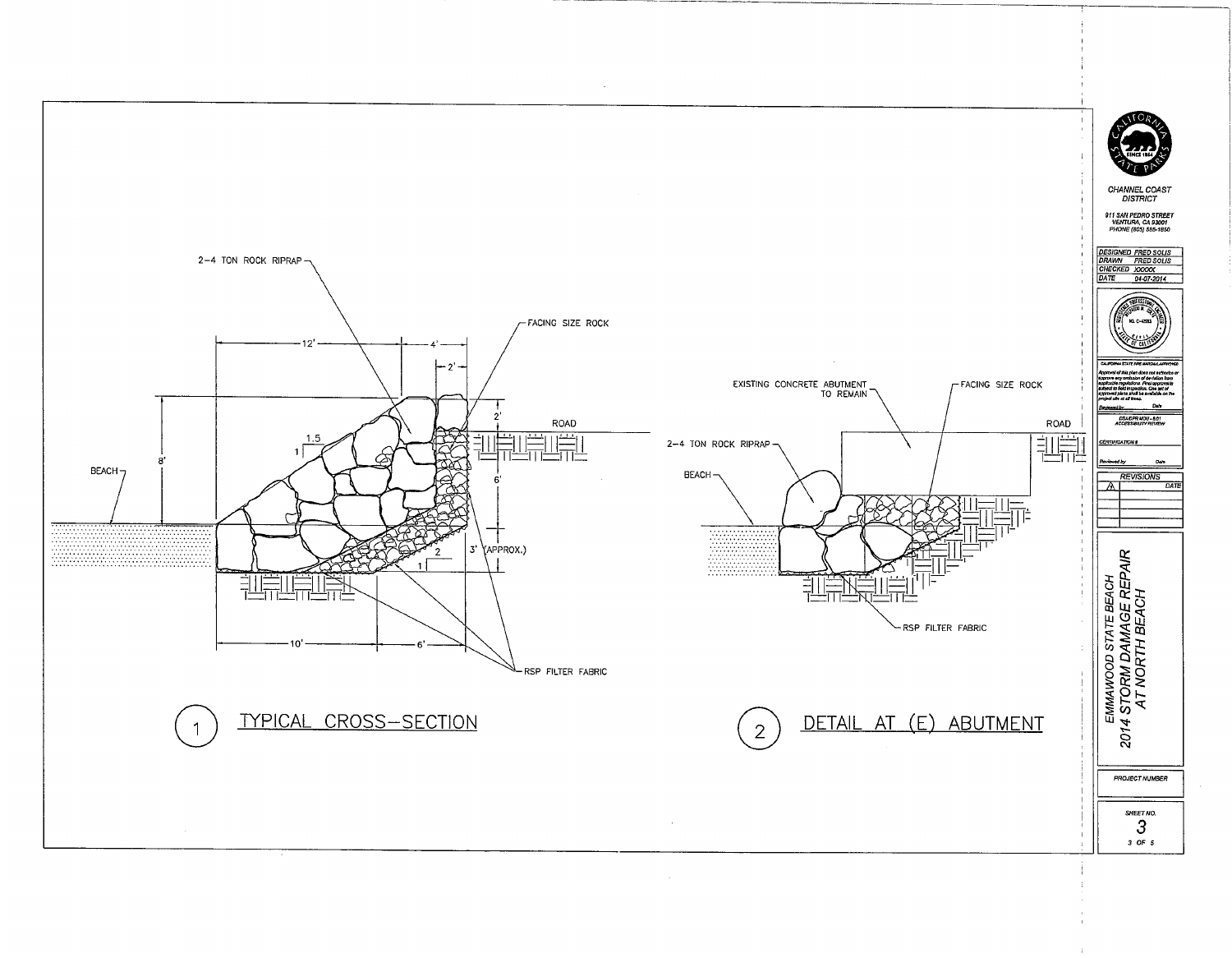